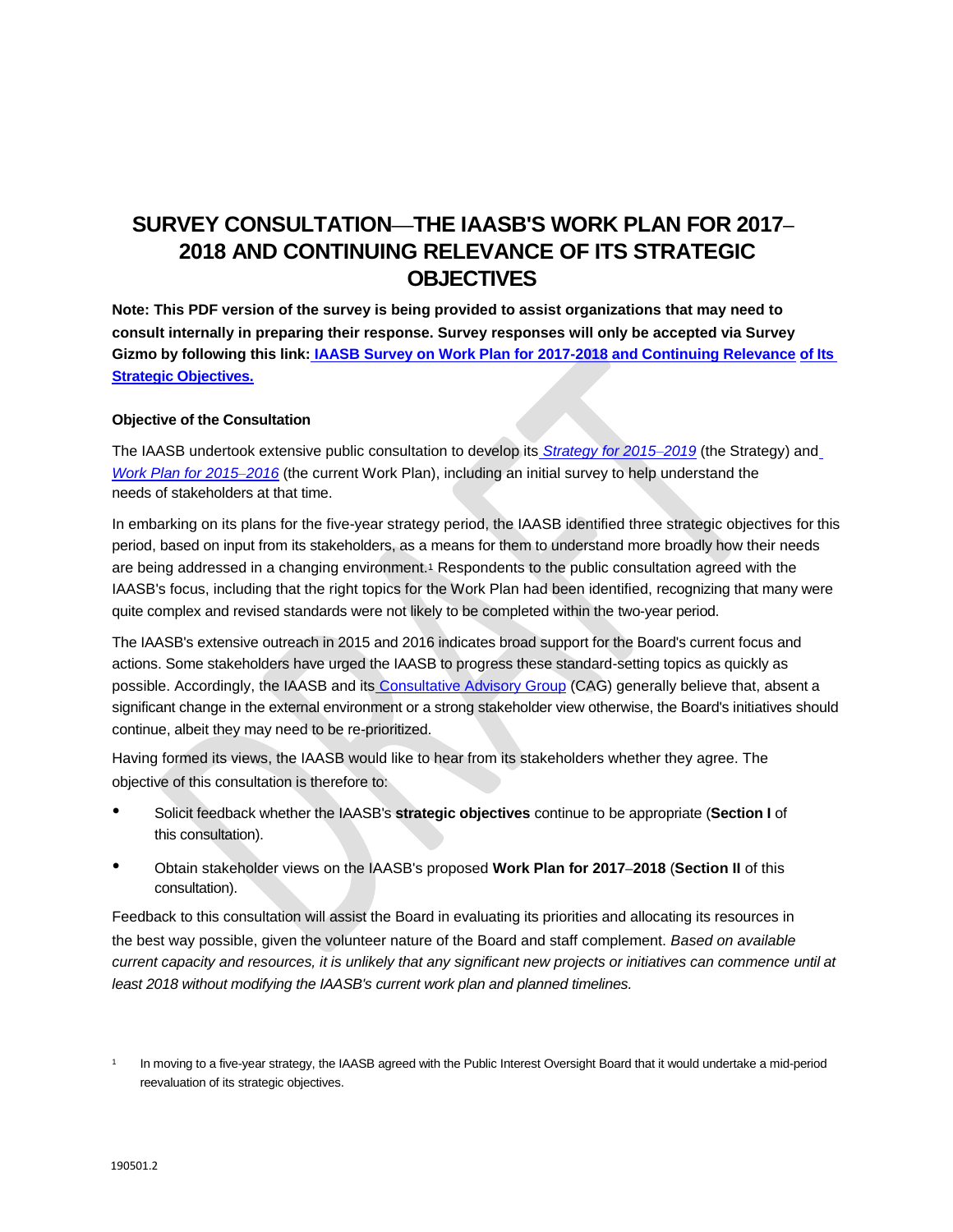The accompanying *Supplement to the IAASB Strategy and Work Plan Consultation* provides background information for those respondents who may not be familiar with the IAASB's structure and processes and how it develops its work plans.

# **Respondent Information**

Are you responding:

On behalf of an organization? If so, please name the organization.

As an individual providing your personal views?

Please select from the following which best describes the capacity in which you are responding to this questionnaire:

## Academia

# Accounting Firm

- o Large accounting firm
- o Small or medium sized practice
- o Sole practitioner

IFAC Member Body or Other Professional Organization

- o IFAC Member Body, Affiliate or Regional Organization
- o Other professional organization

## Investor/Analyst/User

## National Standard Setter

o National standards same as, or based on, clarified International Standards on Auditing [<mark>Yes</mark>/No]

Preparer of Financial Statements

- o Listed entity
- o Non-listed entity
	- Small- or medium-sized entity [Yes/No]

Public Sector

- o Preparer
- o Auditor
- o Public sector organization
	- Do you apply International Standards of Supreme Audit Institutions (ISSAIs) for financial audits? [Yes/No]

Regulator or Audit Oversight Body

- o Regulator
- o Audit Oversight Body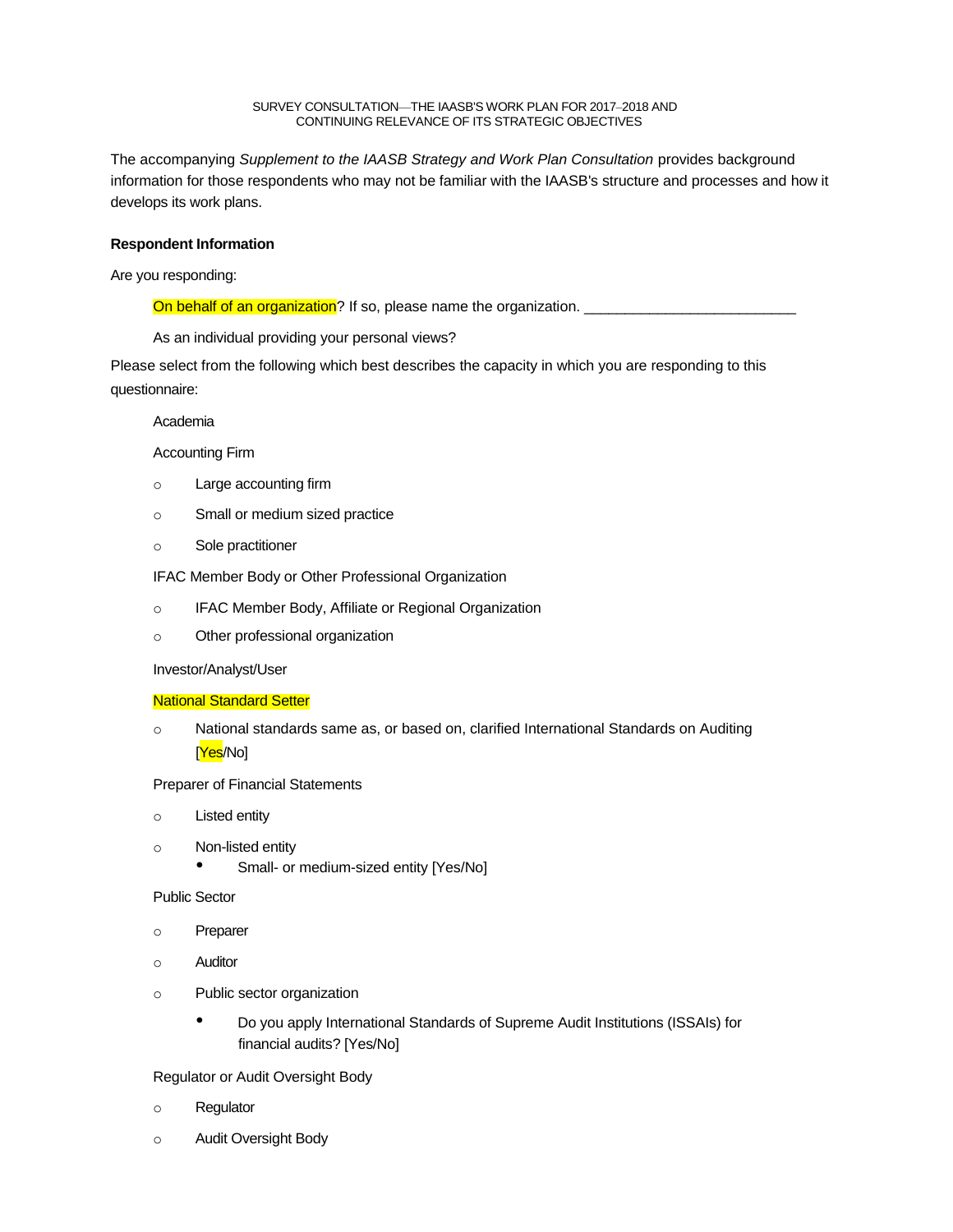Those Charged with Governance

- o Private sector
	- Listed entity
	- Non-listed entity
- o Public sector

Other - Please specify \_\_\_\_\_\_\_\_\_\_\_\_\_\_\_\_\_\_\_\_\_\_\_\_\_\_\_\_\_\_\_\_\_\_\_\_\_

Are you any of the following?

IAASB Consultative Advisory Group Member Organization / Representative

IAASB Official Observer

IAASB Member (current or former)

Member, Technical Advisor or Official Observer of International Ethics Standards Board for Accountants (IESBA), International Accounting Education Standards Board (IAESB), or International Public Sector Accounting Standards Board

Member, Technical Advisor or Official Observer of the IFAC Board or Other IFAC Committee

Member of Forum of Firms

# **Geographical Region**

Please select the geographical region which best describes where you are based:

# Africa-Middle East

# Asia Pacific

Europe

South America

North America

Global Organization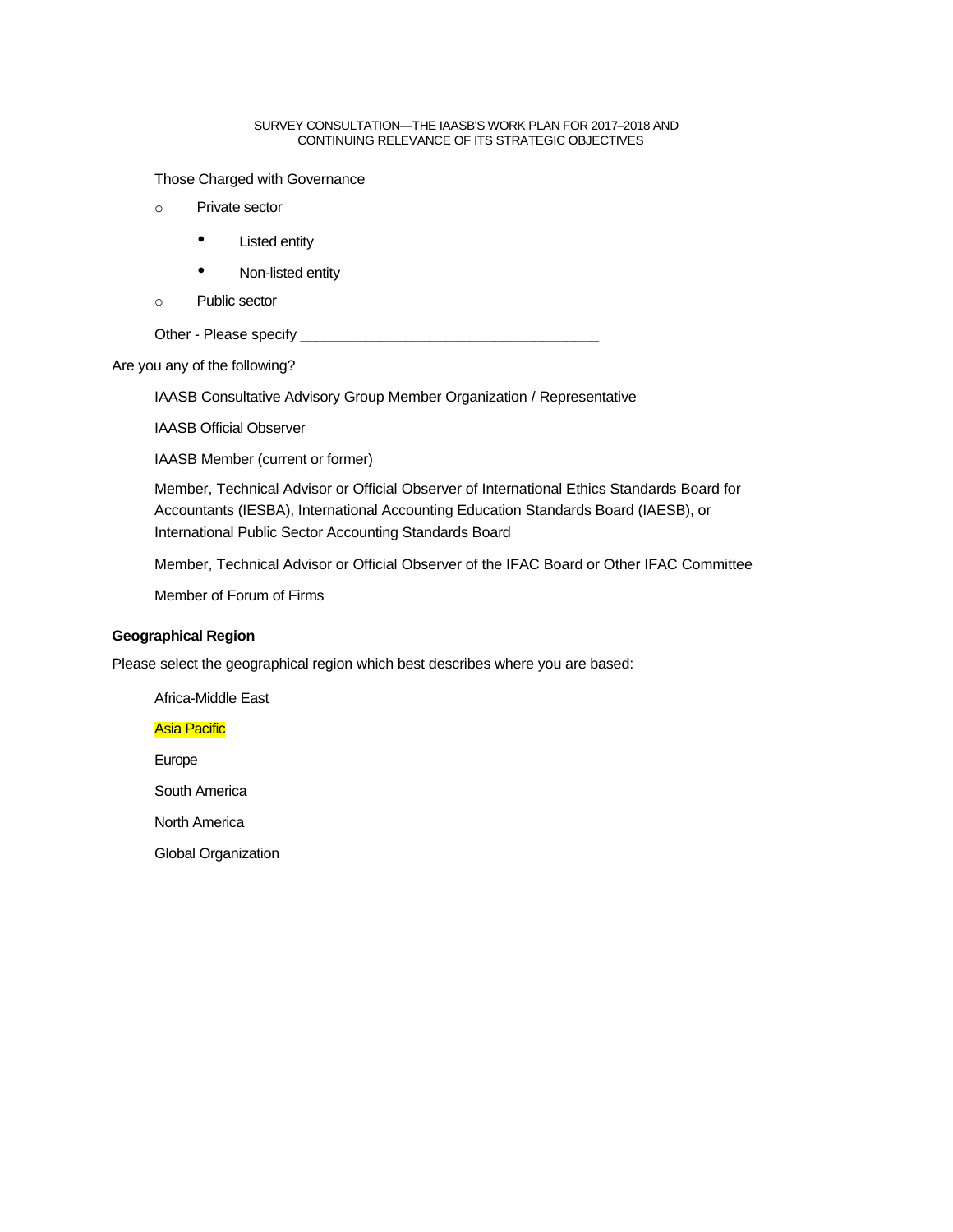# **I. IAASB's Strategic Objectives for 2015‒2019**

As noted, in developing its *Strategy*, the IAASB articulated its strategic vision and what it is intending to achieve through three strategic objectives:

- (i) Ensuring that ISAs Continue to Form the Basis for High-Quality, Valuable and Relevant Audits Conducted Worldwide by Responding on a Timely Basis to Issues Noted in Practice and Emerging Developments
- (ii) Ensuring the IAASB's Standards Evolve as Necessary to Adequately Address the Emerging Needs of Stakeholders for Services Other than Audits of Financial Statements
- (iii) Strengthening Outreach and Collaboration with Key Stakeholders in the Reporting Supply Chain on Public Interest Issues Relevant to Audit, Assurance and Related Services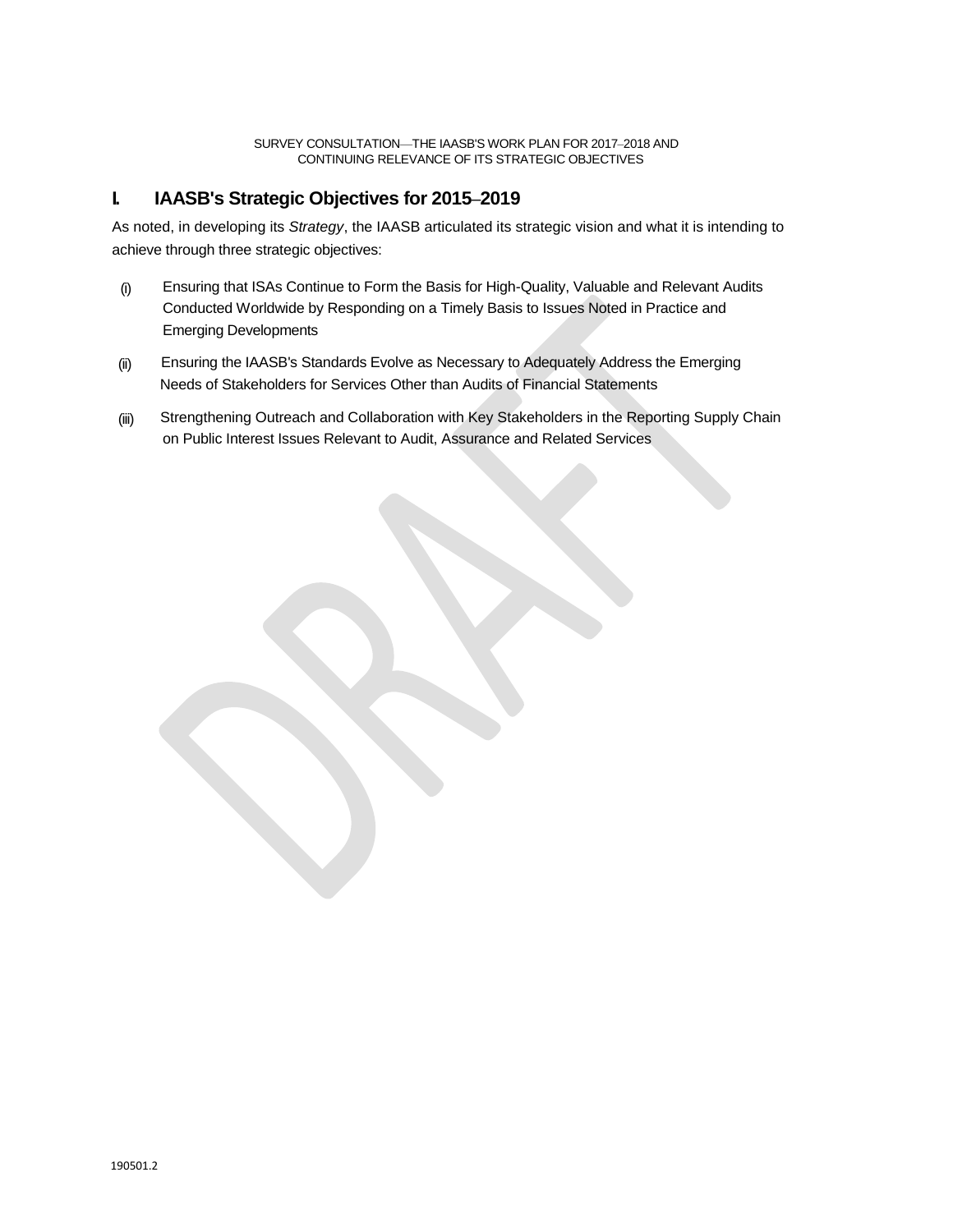These strategic objectives drive the IAASB's decisions about what to include on its future work plans. As agreed when finalizing the Strategy, the IAASB is giving priority attention to the first strategic objective, as stakeholders broadly agreed that it is essential that the IAASB take action to improve audit quality.

Both the IAASB and its CAG believe these strategic objectives remain relevant and should be retained as the basis for developing the Board's next work plan.

## *Question for Respondents:*

Do you agree that the three strategic objectives for the strategy period 2015-2019 continue to remain relevant?

## Yes / No

Why or why not?

The NZAuASB considers that the strategic objectives the IAASB identified for the period 2015-2019 continue to be appropriate. The strategic objectives take into account the maintenance and development of high quality assurance standards, the future proofing of the assurance standards by considering their continued relevance to stakeholders needs, and recognise the importance of collaboration and cooperation with contributors to the financial reporting supply chain.

The NZAuASB supports the IAASB's decision to prioritise and focus on continuing current projects in the 2017-2018 period, and to start preparing for the future.

# **IAASB Work Plan for 2017-2018**

## *Context for the IAASB's Work Plan for 2017‒2018*

During 2015–2016, the IAASB commenced work on a number of projects as set out in the current Work Plan. The Board is investing significant effort to respond to some of the key implementation issues identified from its post-implementation review of the clarified ISAs (the *[ISA Implementation Monitoring project](https://www.ifac.org/publications-resources/clarified-isas-findings-post-implementation-review)*) and address auditing issues of importance to supporting global financial stability, including in relation to financial institutions. At the same time, while standard setting remains a priority for the IAASB, the Board also recognized the importance of preparing for the future, both in supporting the effective implementation of its new and revised Auditor Reporting standards and undertaking outreach and other activities to lay the foundation for important initiatives to be undertaken in the future.

## **A. Projects and Initiatives Underway in 2015‒2016**

As set out in the current Work Plan, the IAASB has commenced work on the following in 2015 and 2016, which are described in more detail on the [IAASB's project page.](http://www.iaasb.org/projects) The projects below set out the IAASB's priorities currently underway, in particular the standard-setting activities that have, or are expected to have, commenced by the end of 2016. The IAASB intends to continue with these priorities during 2017-2018, unless stakeholders are of the view that other topics should have a higher priority (which is explored further in the next section).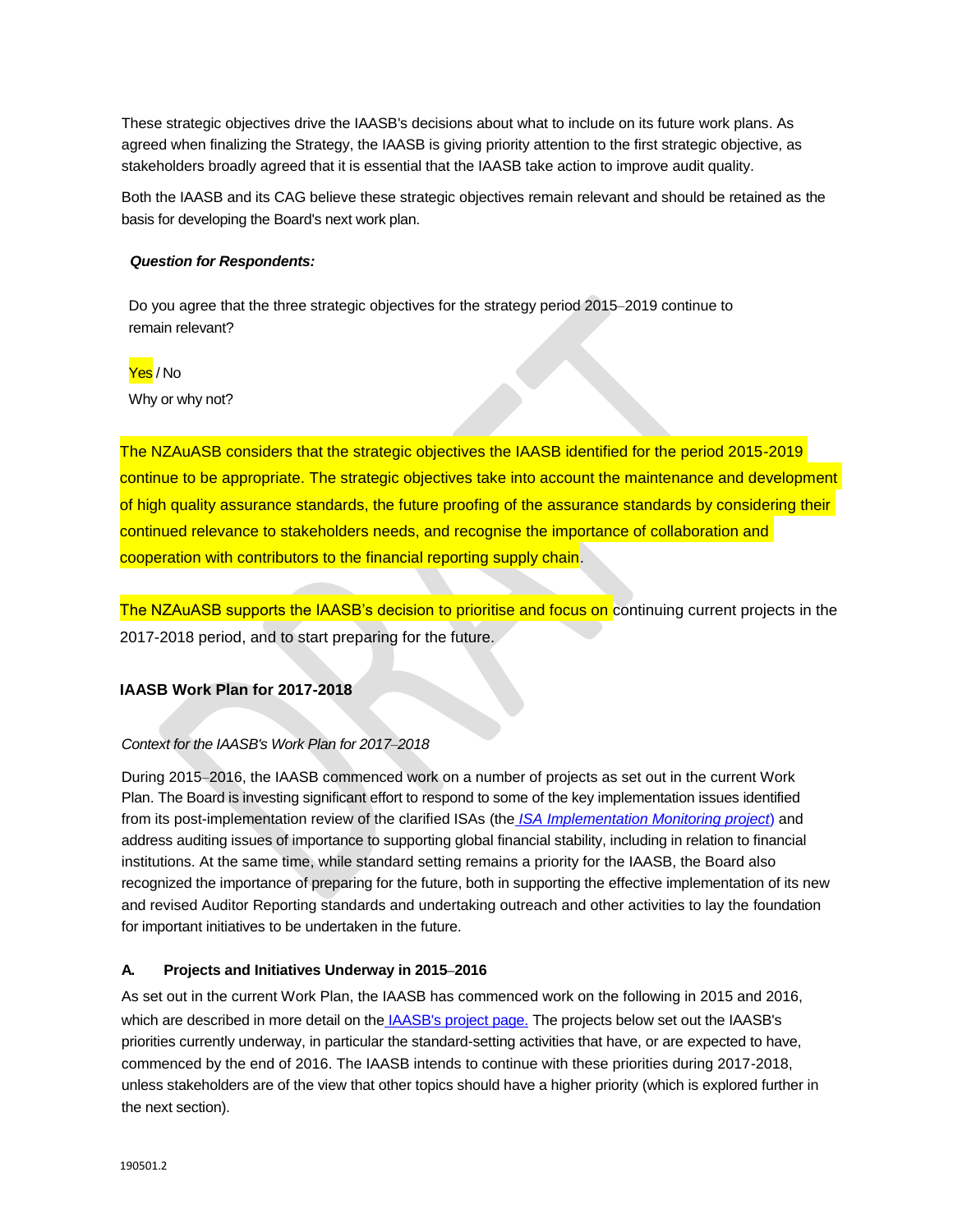## **Standard-Setting Activities (project proposals to be approved in 2016)**

• Revision of the IAASB's standard dealing with accounting estimates, including fair values, (ISA 540) (previously characterized as the project regarding special audit considerations relevant to financial institutions)

#### **Current Status:**

The IAASB is developing an Exposure Draft (ED) of a holistic revision of its standard dealing with accounting estimates and anticipates approving an ED in Dec 2016. A final standard is expected to be approved in Dec 2017. In Mar 2016, the IAASB issued a [project publication](http://www.ifac.org/system/files/publications/files/IAASB-ISA-540-Project-Publication.pdf) highlighting the audit issues arising from the International Accounting Standards Board's (IASB) standard on financial instruments (IFRS 9), particularly the shift to expected credit loss accounting for loan losses.

*Please use this space if you wish to share views on this topic:* 

The NZAuASB agrees that the Revision of ISA 540 is timely and should remain a priority project given the amendments to IFRS 9.

• Quality control (including revisions to the IAASB's quality control standards at the firm level (ISQC 1) and the engagement level (ISA 220)

#### **Current Status:**

Included in the IAASB's *[Invitation to Comment \(ITC\)](https://www.ifac.org/publications-resources/invitation-comment-enhancing-audit-quality-public-interest)*. A standard-setting project proposal is expected to be approved in Dec 2016, with plans for EDs in mid-2017. Addressing topics such as firms' quality management approach and tone at the top, and monitoring and remediation, engagement partner responsibilities, and engagement quality control reviews.

## *Please use this space if you wish to share views on this topic:*

The NZAuASB supports the IAASB's project to enhance audit quality in the public interest, but continues to encourage the IAASB to carefully consider the cost of compliance with increased requirements versus a possible limited increase in audit quality. The NZAuASB stresses the importance of the principles based approach to the development and structure of the Standards, as well as the continued need and importance of the application of professional judgement, as opposed to the introduction of new rules, which could potentially have the unintended consequence or opposite effect of what is being sought as such rules may undermine the importance of critical thinking throughout the audit. The NZAuASB considers it would be more helpful to improve guidance to assist small firms and sole practitioners in the application of ISQC1, and does not recommend restructuring ISQC1 to incorporate a QMA. The NZAuASB is supportive of a focus on how the role of the engagement partner can be clarified in the standards, and considers that clarifying the engagement partner role will ensure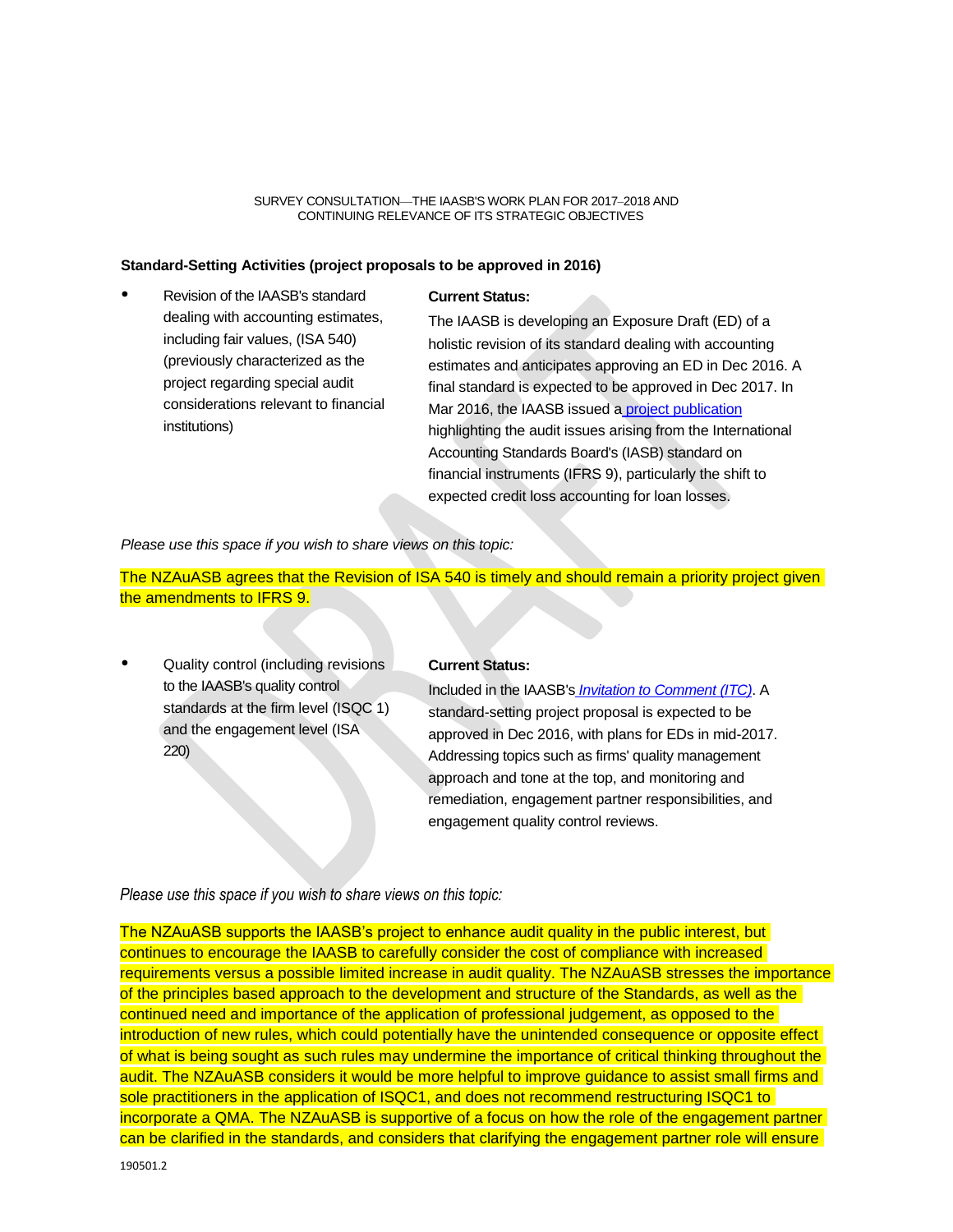ongoing effective implementation of the principles based ISAs. Further guidance and clarification on the role of the engagement quality control (EQC) reviewer would be helpful.

• Group audits / using the work of other auditors (including revision of the IAASB's standard addressing audits of group financial statements) (ISA 600)

# **Current Status:**

Included in the IAASB's ITC. A standard-setting project proposal is expected to be approved in Dec 2016, with plans for an ED in late 2017. Addressing topics such as scoping and risk assessment, communications, responsibilities regarding the work of component auditors, and situations where the engagement partner is not located where the majority of the audit work is performed.

*Please use this space if you wish to share views on this topic:*

The NZAuASB believe that there are very few complex cross border multi location group audits conducted in New Zealand that require the use of component auditors in other jurisdictions. Nevertheless, the NZAuASB considers it would be helpful to have more guidance on how to assess the competency of the component auditor, and to provide further examples to illustrate the variety of circumstances that may affect the determination of the necessary nature, timing and extent of the involvement of the group auditors in the work of the component auditor. The NZAuASB considers it would be useful to clarify the role of the engagement partner where other auditors are involved by providing further guidance, and no new requirements.

• Revision of the IAASB's standard addressing the auditor's understanding of the entity and its environment and assessing risks (ISA 315 (Revised)) and consideration of the need for additional guidance

# **Current Status:**

The IAASB has had initial discussions to inform its future standard setting and identify other potential actions to respond to concerns noted. A standard-setting project proposal is expected to be approved in Sept 2016, with an ED in late 2017. Addressing topics such as scoping and risk assessment, communications, identification of significant risks, expectations regarding tests of controls, understanding the entity, and the scalability of the standard.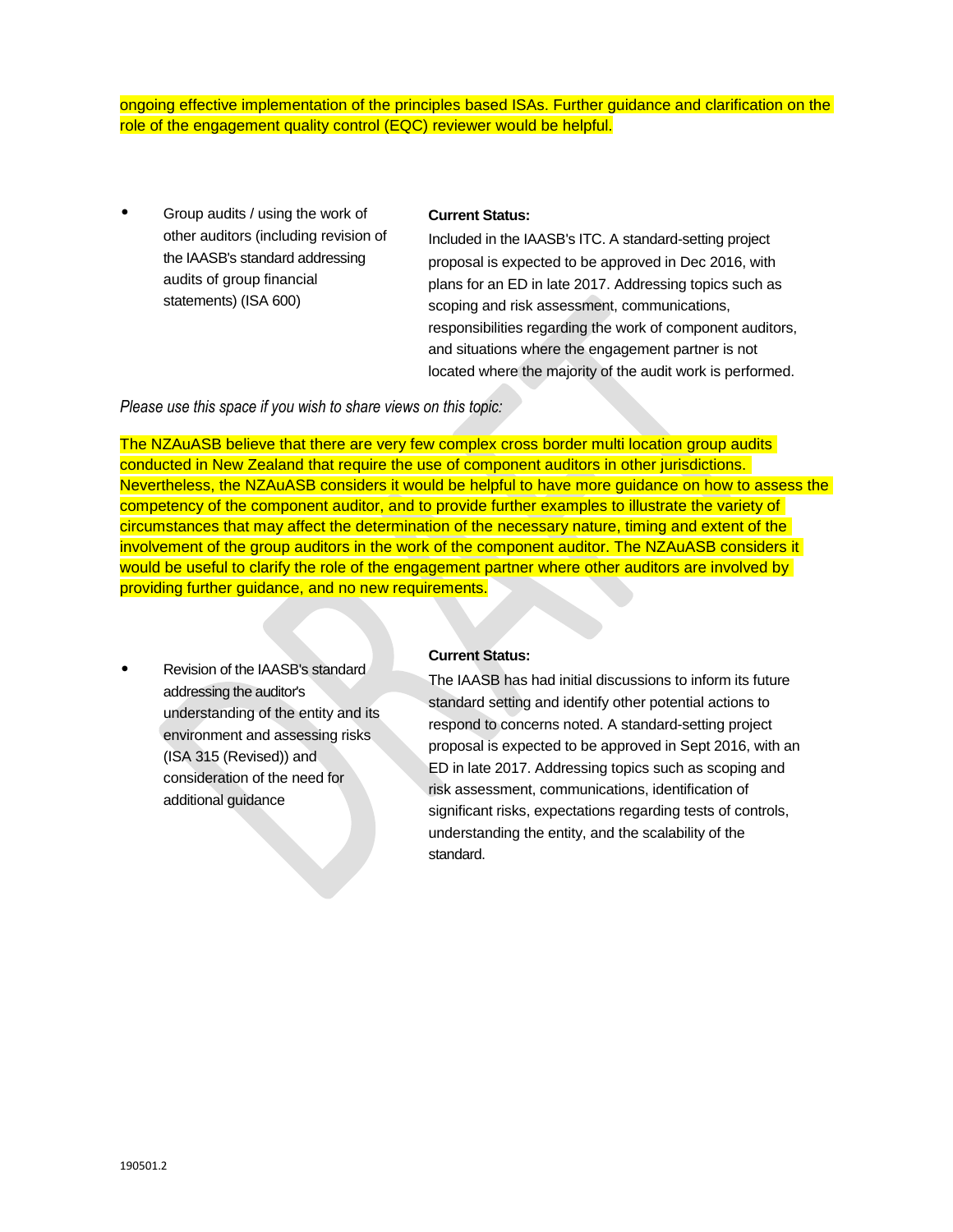*Please use this space if you wish to share views on this topic:*

The NZAuASB agrees that this project should continue to be prioritised and that the revision of ISA 315 is timely. The NZAuASB considers it would be helpful to improve guidance to assist small firms and sole practitioners in the application of ISA 315 (Revised). The NZAuASB noted that terms defined in the glossary of terms have been used in ISA 315 (Revised) but have not been defined in the ISAs. It would be helpful if the definitions in the glossary were included in the ISAs.

# **Other Initiatives**

• Professional skepticism **Current Status:** 

Included in the ITC. Discussions about an appropriate way forward to enhance auditors' application of professional skepticism in audits are expected in Sept and Dec 2016. This topic is being explored jointly with the International Ethics Standards Board for Accountants (IESBA) and the International Accounting Education Standards Board (IAESB).

*Please use this space if you wish to share views on this topic:* 

The NZAuASB is strongly of the view that the application of professional scepticism is one that goes to the heart of the challenge to the maintenance of audit quality, but can most effectively be enhanced through high quality education that encourages and develops the mind-set of the auditor. A focus on training auditors to demonstrate higher levels of professional scepticism will provide a better avenue for improving the application of the concept in practice. Audit standard setting and additional guidance is unlikely to be effective, on their own or in isolation unless these measures are complemented by appropriate training and education.

The NZAuASB considers there is scope for further guidance to improve the application/ evidencing and/or documentation of professional judgement. Further guidance on how to better document the auditors' thought processes, various scenarios considered etc. when dealing with highly judgemental matters may better demonstrate the application of professional scepticism to regulators and may also encourage auditors to better apply professional scepticism.

• Effects of technology on the audit (the Data Analytics project)

# **Current Status:**

The IAASB is currently exploring emerging developments in data analytics, and whether changes to the ISAs are needed in light of these developments. A publication to solicit further input will be issued later in 2016 with further consideration in 2017 about how best to address this topic within the ISAs or whether guidance would be useful. Interaction with other projects noted, such as the projects addressing auditing accounting estimates and the auditor's understanding of the entity and its environment and risk assessment, as well as the quality control standards.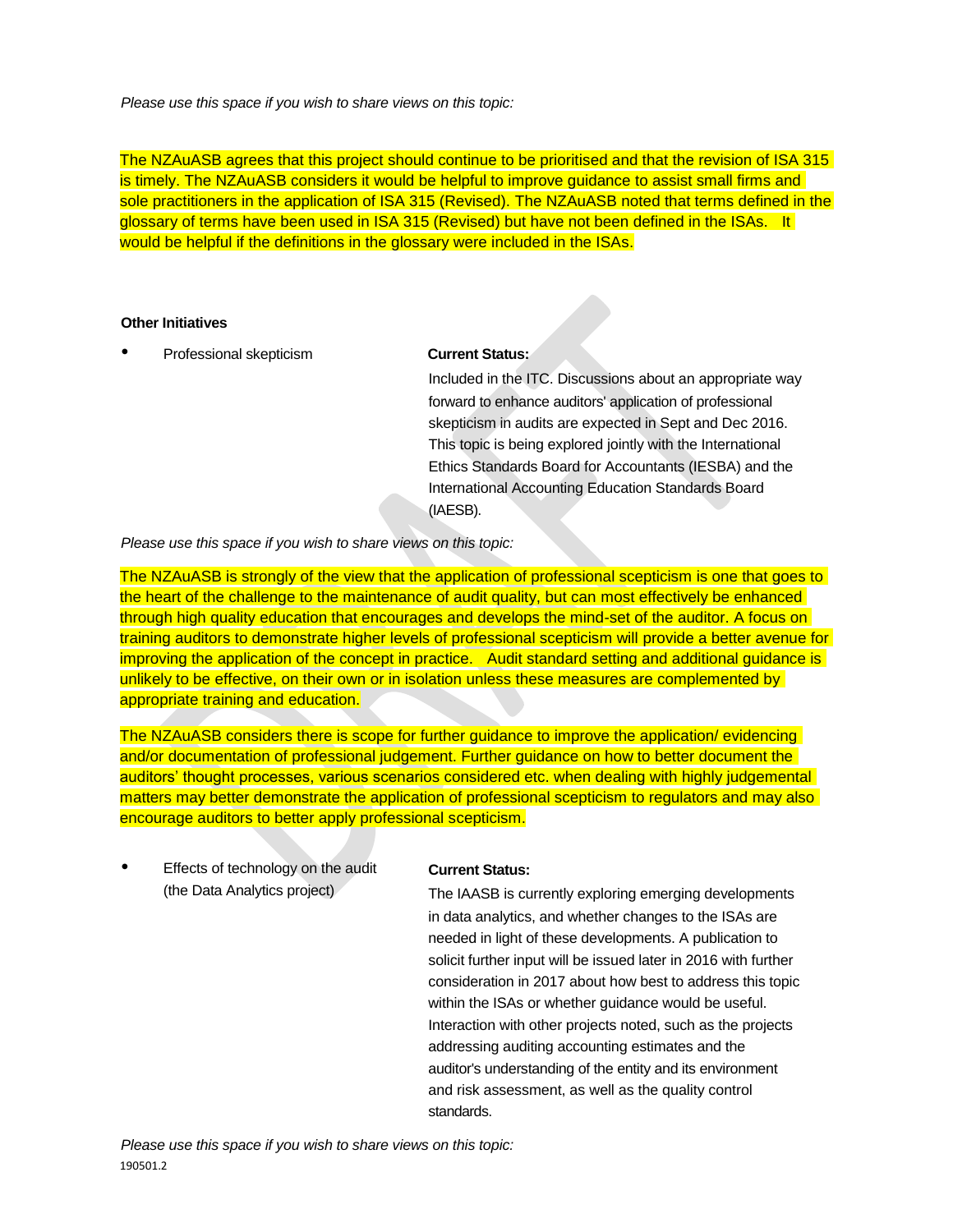The NZAuASB considers it is appropriate for the IAASB to prioritise this project, specifically in the light of the IAASB's strategic vision and what it is intending to achieve through its three strategic objectives. This is an important project to ensure the maintenance and development of high quality standards and the future proofing of the assurance standards by considering their continued relevance to stakeholders needs.

• Auditor Reporting Implementation **Current status:** 

The IAASB will continue to monitor implementation of its new and revised auditor reporting standards. The IAASB's consideration of the design of the post-implementation review is expected in late 2016.

*Please use this space if you wish to share views on this topic:*

The NZAuASB is very supportive of this project. Implementing the new and revised auditor reporting standards, in particular the requirements to include KAM, should remain a short term focus and priority of the IAASB if it is seeking further enhancement and maturity in audit quality. It is important for the IAASB to continue, directly or indirectly through other IFAC bodies, education and support for the implementation of these new standards. The IAASB should give the KAM regime time to work and continue to provide guidance and support material for the practitioners to ensure that significant perceived benefits are achieved.

• Integrated reporting and other emerging developments in external reporting

# **Current Status:**

The IAASB is considering emerging developments in external reporting, including integrated reporting, in relation to the need for assurance on such information. A discussion paper is expected to be published in Q3 2016.

*Please use this space if you wish to share views on this topic:* 

The External Reporting Board (XRB) has recently revised its strategic plan to include a specific strategy to actively promote the awareness, understanding and development of extended external reporting (EER) among New Zealand constituents to ensure New Zealand keeps up with emerging international trends and developments in reporting non-financial information to complement the disclosure of financial information. The NZAuASB considers it is appropriate for the IAASB to prioritise this project, specifically in the light of the IAASB's strategic vision and what it is intending to achieve through its three strategic objectives, i.e. the maintenance and development of high quality assurance standards, the future proofing of the assurance standards by considering their continued relevance to stakeholders needs, and the importance of collaboration and cooperation with contributors to the financial reporting supply chain. It is vitally important for the IAASB to keep up with the emerging developments in reporting of non-financial information.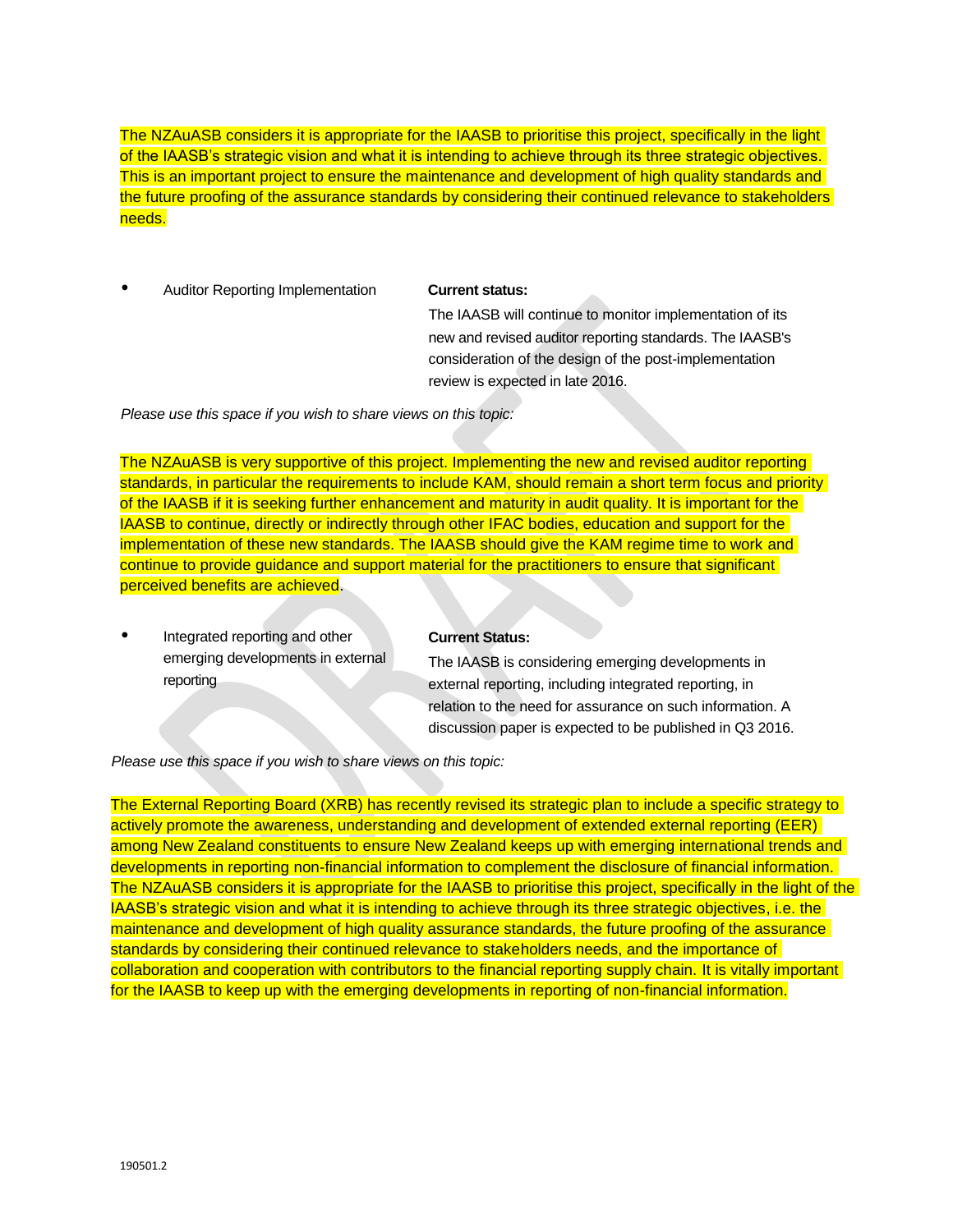• Agreed-upon procedures **Current Status:** 

The IAASB is currently exploring emerging developments with respect to agreed-upon procedures and multi-scope engagements, and whether changes to its related standard (ISRS 4400) are needed in light of those developments and user needs. Incorporates national developments. Discussion Paper is expected to be published later in 2016, with a decision on standardsetting activities in this area in late 2017.

*Please use this space if you wish to share views on this topic:* 

The NZAuASB is very much interested in the IAASB's project to revise ISRS 4400. The current Agreed– Upon Procedures standard applied in New Zealand is very much out of date, having been issued in October 1992. Due to the need to update the New Zealand standard, there is much interest as to how this international project will proceed.

**Innovation Working Group Current status:** 

The IAASB's Innovation Working Group monitors developments in emerging areas of audit, assurance and related services and makes recommendations to the IAASB on specific topics for the Board to pursue, including whether there is a need for a standard-setting response. Current monitoring efforts are focused on corporate governance and cybersecurity.

*Please use this space if you wish to share views on this topic:* 

The NZAuASB considers it is appropriate for the IAASB to prioritise this activity, specifically in the light of the IAASB's strategic vision and what it is intending to achieve through its three strategic objectives.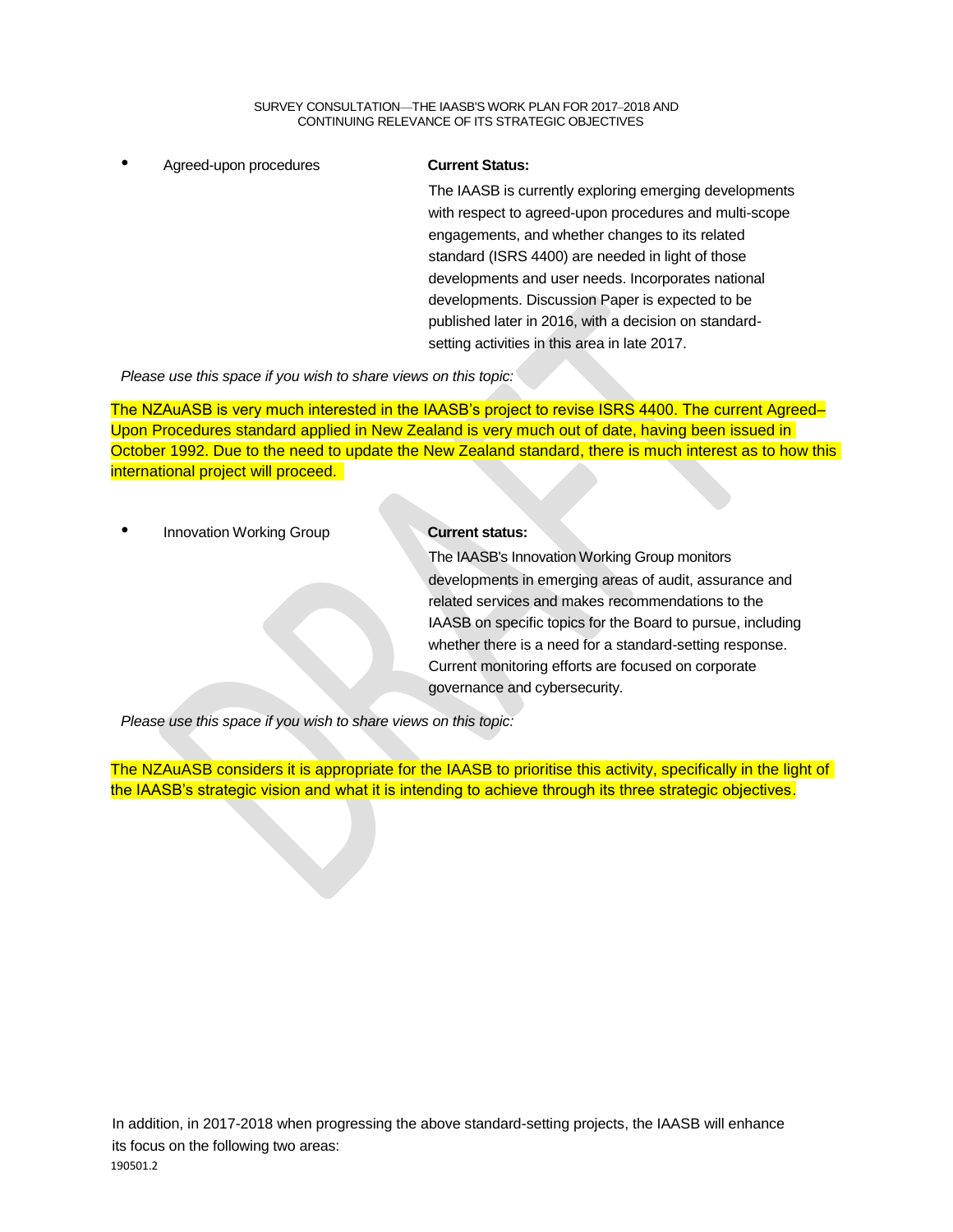- 1. *Consideration of matters related to small and medium practices (SMPs) and audits of small- and medium-sized entities (SMEs)*—As part of each project and initiative, the IAASB will continue to focus on understanding the issues and implementation needs of SMPs, including consideration of the ability of the ISAs and the IAASB's standard addressing quality control at the firm level to be applied in a manner proportionate with the nature and size of the firm or engagement. At the same time, the IAASB will also continue to consider its International Standard that address services for entities that do not require an audit of financial statements. The IAASB intends to establish a Working Group, including national auditing standard setter representatives, to assist it in exploring these issues. An event will be held in early 2017 to gather stakeholders to share the practical implications of applying the International Standards and explore how the IAASB and others might respond to the challenges and opportunities relating to this stakeholder group.
- 2. *Coordination with the International Ethics Standards Board for Accountants*—The IAASB has noted that there are issues in certain of its key projects that are likely to be of relevance to the IESBA, and could have potential implications to the *Code of Ethics for Professional Accountants* (the IESBA Code) (e.g,, in relation to quality control and group audits). Similarly, matters under consideration by the IESBA may have implications for the ISAs or other IAASB International Standards. The IAASB and IESBA are therefore considering how best to coordinate in the context of specific topics, where necessary and appropriate. Although both Boards develop their work plans separately in consultation with their stakeholders and conduct their standard-setting activities independently, there are growing expectations from various stakeholders that the IAASB and IESBA will be well-coordinated due to the linkages between the ISAs and the IESBA Code.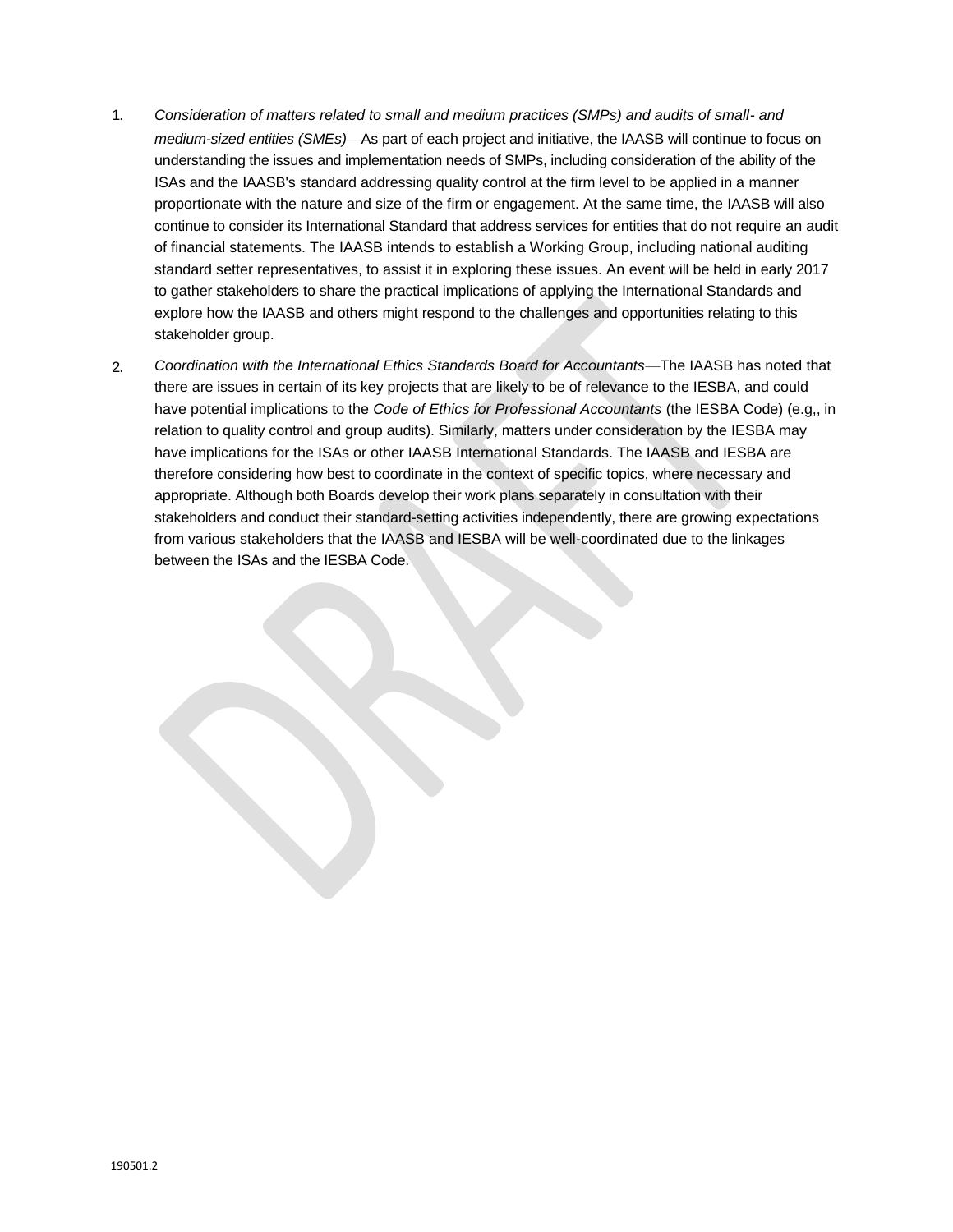# *Question for Respondents:*

2. Do you agree with the IAASB's view that these topics should continue to be prioritized? Yes / No

The NZAuASB considers the approach taken to the development of the Work Program for 2017- 2018 to be appropriate and supports the IAASB's decision to prioritise and focus on continuing with priorities currently underway. The NZAuASB considers it is appropriate to devote more resources to fewer topics, and to move forward more quickly on those deemed to be most important and with the greatest potential to serve the public interest.

Why or why not? If you believe any project(s) or initiative(s) should not be prioritized, please provide your reasons for this view.

Please indicate the relative importance of a focus on the following:

|                                                          | ā<br>$\frac{1}{2}$ | $\circ$<br>Ĕ | CD |
|----------------------------------------------------------|--------------------|--------------|----|
| <b>Consideration of matters related to SMPs and SMEs</b> |                    |              |    |

*Please use this space if you wish to share views on this topic:* 

In progressing all projects, the NZAuASB stresses the benefits of principles based standards, and cautions against increasing the requirement burden on practitioners, not just in the context of SMPs, unnecessarily as this may ultimately detract from audit quality, decreasing the attractiveness of the profession, and impacting the ability to attract and/or retain good talent.

Consideration of matters related to SMPs and SMEs is very important to ensuring a sustainable business model for the auditing profession. SMPs are faced with the challenge of maintaining and adhering to high standards of quality versus 'audit affordability' for SMEs. Another challenge is operating in a more regulated market and having to meet audit licensing arrangements. There is a real risk that the number of SMPs that perform audits will reduce and that this will lead to a shortage of auditors in the market. Any ongoing increase in auditing requirements needs to be carefully considered (and the costs quantified) to ensure that they do not have the unintended consequence of driving audits to become unaffordable for SMEs and uneconomical for SMPs (in particular in the not-for-profit sector). It is in the public interest that these entities have access to high quality audit services which are cost effective and affordable, but where the maintenance and adherence to high standards of quality are also paramount.

The NZAuASB is currently performing research on the assurance needs of users of financial information of small entities in the not for profit (NFP) Sector. The results of the research will be used to inform future consideration of whether a new simple assurance engagement should be developed for small entities.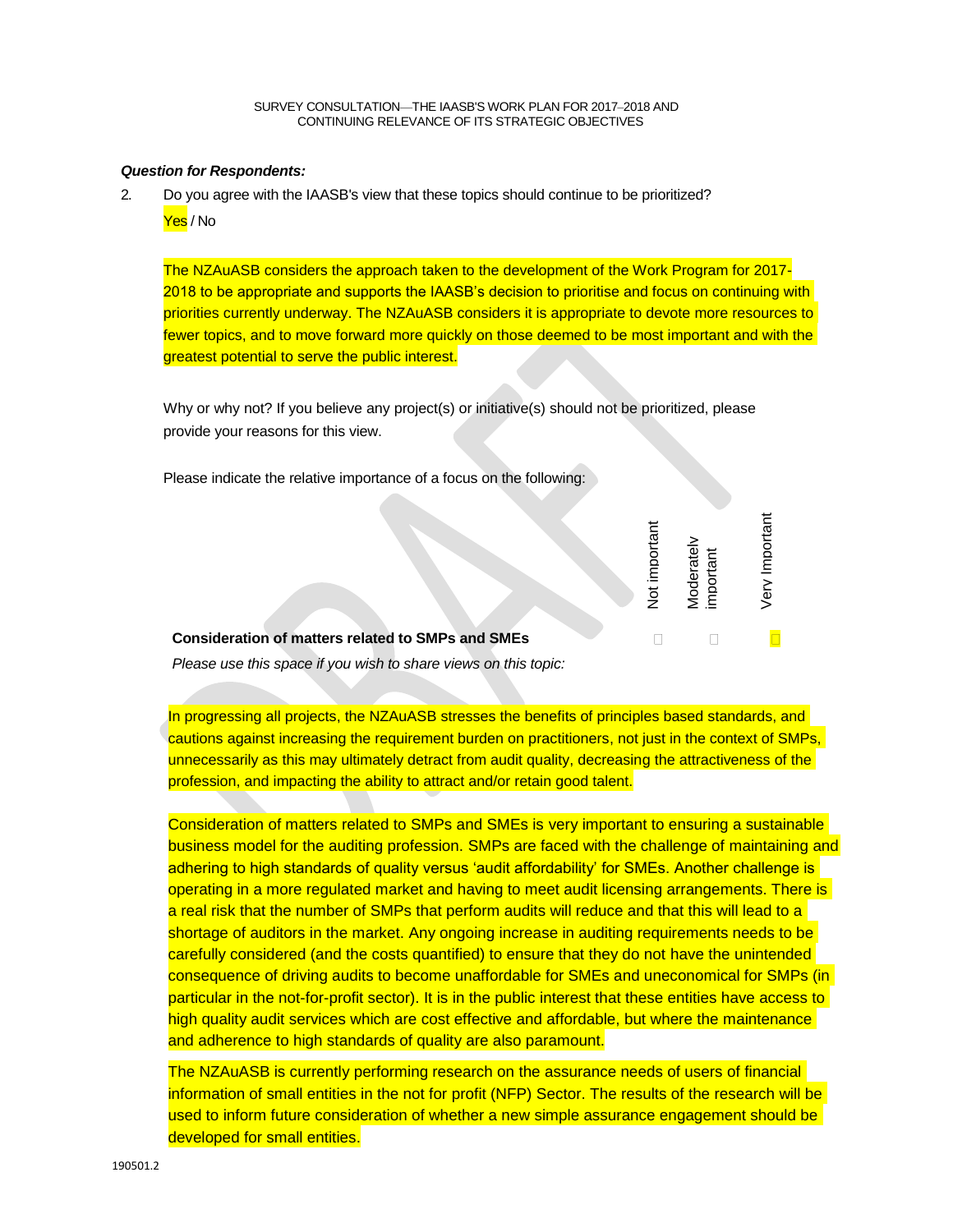# **Coordination with the IESBA**



*Please use this space if you wish to share views on this topic:* 

The NZAuASB is responsible for issuing both assurance standards and the Code of Ethics for Assurance Practitioners in New Zealand. This includes the adoption of both the ISAs and the IESBA Code of Ethics. The NZAuASB is very supportive of close collaboration between these two Boards working to avoid differences in terminology and consistent use of defined terms. Efforts to remove conflicts and inconsistencies may enhance the usability of both the IAASB's and IESBA's standards when they are to be applied by the same practitioner.

In addition to ensuring that there are no conflicting requirements in the IESBA's standards and the IAASB's standards, the NZAuASB strongly encourages the IAASB to remain mindful of the impact of changes proposed individually by the IAASB, and collectively by all IFAC standard setting Boards, and the potential impact of increased requirements on the existing audit business model, which is already under increasing pressure in jurisdictions of the size and nature of New Zealand.

# **B. Other Topics Highlighted for Consideration for the 2017‒2018 Work Plan**

All of the projects and initiatives described above had been prioritized by the IAASB in finalizing its current Work Plan, recognizing that there was a need to establish a work plan that was both realistic and specific in terms of timing of deliverables. In agreeing to the number of projects and initiatives to commence, as well as the challenging nature and extent of issues to be explored in these topics, there was acknowledgement that (with the exception of the project to revise the auditing standard addressing accounting estimates) the projects would not be completed in an accelerated timeframe and would therefore extend over more than one work plan.

Work on all of these topics is expected to continue in the 2017–2018 period. Based on available current capacity and resources, it is unlikely that any significant new projects or initiatives can commence until at least 2018 without modifying the IAASB's current work plan.

Other topics have been raised for the IAASB's consideration in developing the Work Plan for 2017-2018, either through the previous consultation or in discussions on other projects, albeit with varying views about the need to further explore these topics and whether standard-setting or other actions are necessary. They are described below to solicit views from respondents about the importance of the topic to respondents and whether these or other topics need to be prioritized over one or more of the IAASB's current topics listed above (and why they believe this to be the case). The IAASB will consider these views in developing the final work plan for 2017-2018.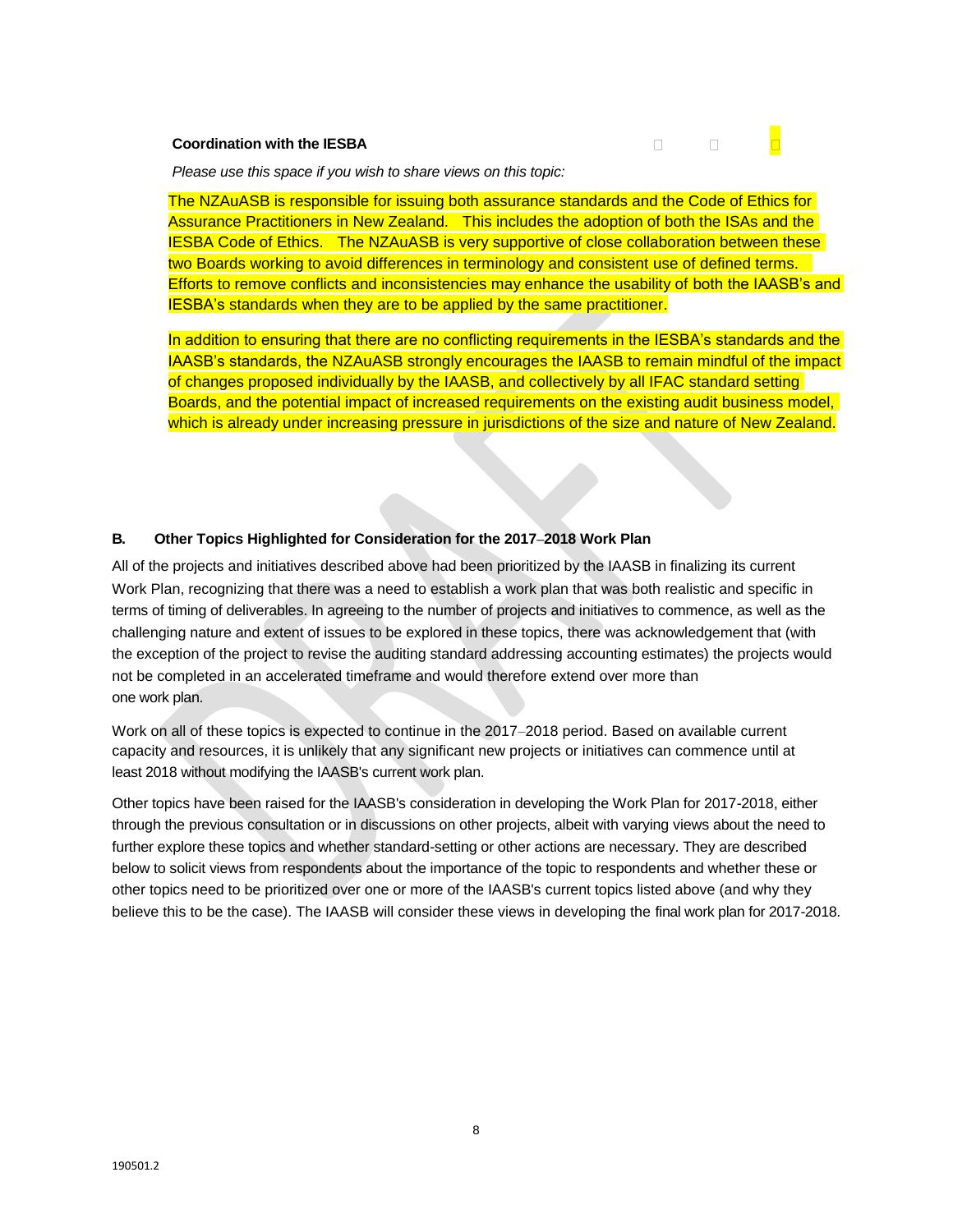In the table below, please indicate the relative importance of the topic to yourself or your organization, and answer the questions that follow:

| Moderately<br>Important<br>important<br>ă | Verv | Important |
|-------------------------------------------|------|-----------|
|-------------------------------------------|------|-----------|

*Topics that have linkages to current projects or recently completed projects where it has been identified that revision of a specific standard may be needed (in no specific order)* 

 $\Box$ 

Materiality and evaluating The IAASB continues to monitor the misstatements (ISA 320 and ISA progress of the IASB on its work on 450) materiality. Once the outcomes from this work provides further insights into the topic, the IAASB may consider a more holistic exploration of the potential implications to the auditing standards.

*Please use this space if you wish to share views on this topic:*

There will be an increase in importance in this topic with emerging questions on materiality when reporting KAM, including the disclosure of materiality. The NZAuASB supports the IAASB's activities for this project, and acknowledges that the timing for further work in this area is dependent on the IASB's work on materiality. The NZAuASB supports the IAASB's intention to continue to monitor the current work being undertaken by the IASB on materiality and to determine the need to address materiality more broadly in a future project.

The NZAuASB considers there is also a need to include materiality of non-financial information, covering materiality matters raised in the recent IAASB discussion paper on emerging external reporting. The NZAuASB has an active project to develop a domestic standard on service performance information, and the need for additional guidance on the application of materiality more broadly is apparent, to include both qualitative and quantitative factors. Materiality of non-financial information may cover both the relevance of the selection of information to report and the level of misstatement in the reported information that is likely to affect user's decisions.

| Going concern, including further     |  |  | The IAASB continues to monitor               |
|--------------------------------------|--|--|----------------------------------------------|
| actions related to auditor reporting |  |  | developments in relation to going            |
|                                      |  |  | concern in light of the IASB not including   |
|                                      |  |  | a project on aspects of going concern in its |
|                                      |  |  | forward agenda. The Board is actively        |
|                                      |  |  | considering the implications of emerging     |
|                                      |  |  | forms of external reporting (including       |
|                                      |  |  | viability disclosures by the entity).        |
|                                      |  |  | The IAASB is also monitoring                 |
|                                      |  |  | developments of the UK Financial             |
|                                      |  |  | Reporting Council, the US Financial          |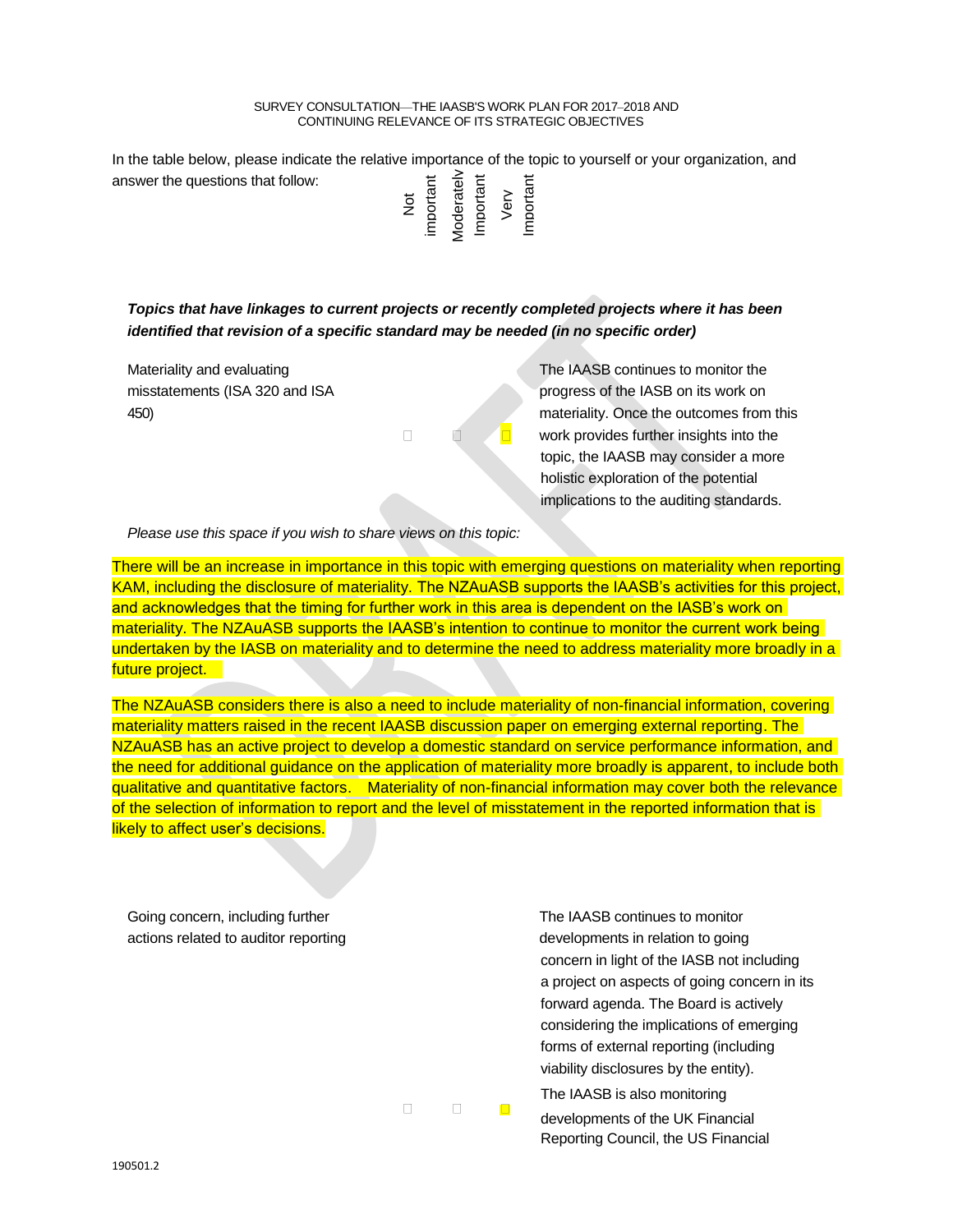Accounting Standards Board, the US Public Company Accounting Oversight Board and others on the topic of going concern.

The IAASB will also prioritize the topic in its post-implementation of its Auditor Reporting Standards.

*Please use this space if you wish to share views on this topic:* 

The NZAuASB supports the IAASB's activities on this project, and encourages the IAASB to continue to discuss with the IASB to include going concern matters on its agenda going forward. Improving the quality of financial reporting in this regard is a prerequisite of significant improvement of audit quality.

| Potential revision of the IAASB's    | Consideration will be given as to whether |
|--------------------------------------|-------------------------------------------|
| standard dealing with the use of the | amendments are needed to the standard     |
| work of an auditor's expert (ISA     | dealing with the use of the work of an    |
| 620)                                 | auditor's expert as part of the project   |
|                                      | addressing the audit of accounting        |
|                                      | estimates (ISA 540).                      |
|                                      |                                           |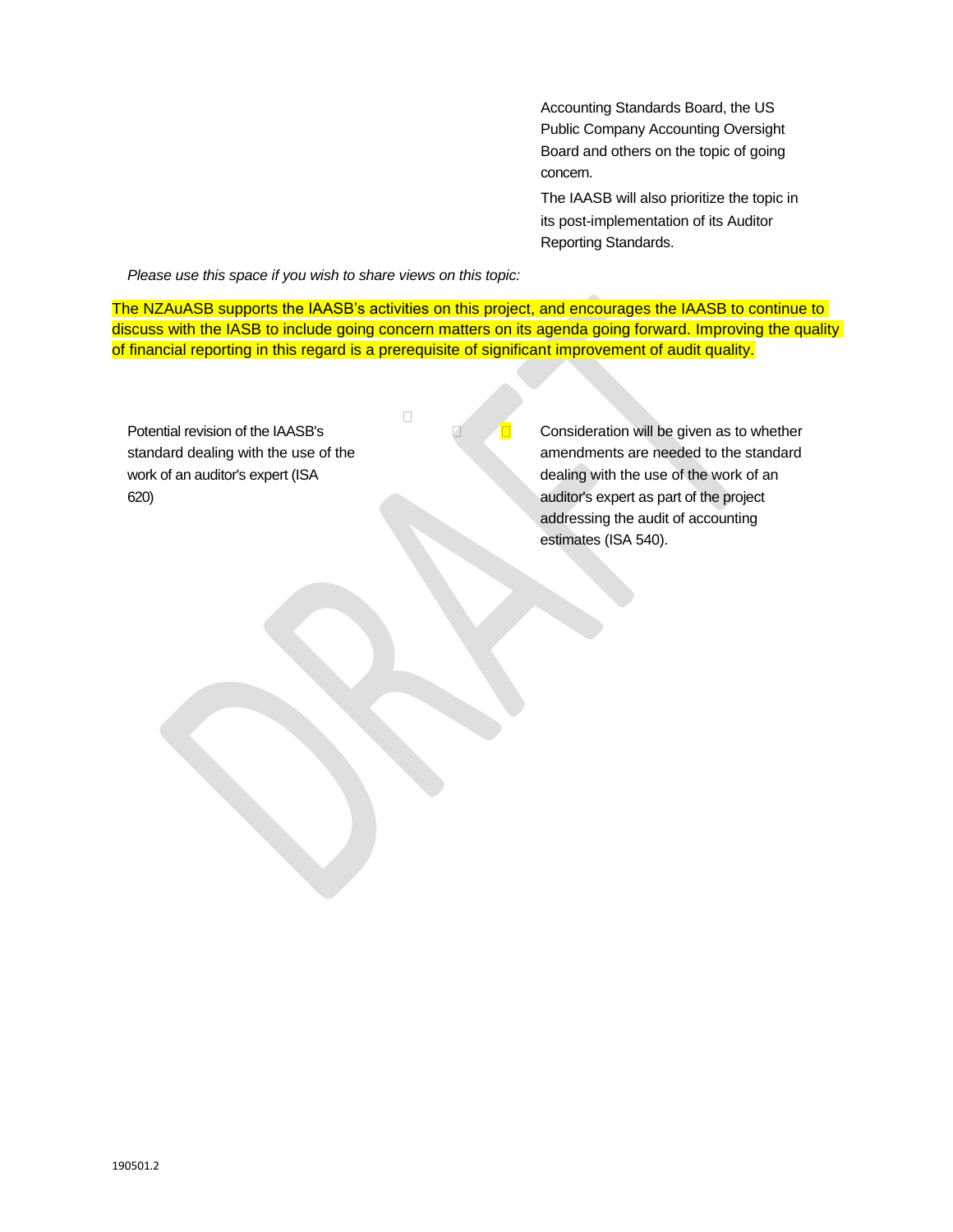# SURVEY CONSULTATION-THE IAASB'S WORK PLAN FOR 2017-2018 AND CONTINUING RELEVANCE OF THE STRATEGIC OBJECTIVES<br>  $\frac{1}{5}$  and  $\frac{1}{5}$  are  $\frac{1}{5}$  and  $\frac{1}{5}$  are  $\frac{1}{5}$  and  $\frac{1}{5}$  are  $\frac{1}{5}$  and  $\frac{1}{5}$  are  $\frac{1}{5}$  and  $\frac{1}{5}$  are  $\frac{1}{5}$  and  $\frac{1}{5}$  and  $\frac$

*Please use this space if you wish to share views on this topic:*

The NZAuASB strongly recommends that the IAASB address this topic as part of the project on the audit on accounting estimates. Feedback from constituents in New Zealand are that the use of experts is a challenging area. This is also an area that has been raised by the audit regulator (FMA) in New Zealand in its review of audit files of issuer entities.

evidence, and potential revision of being considered in the projects

Exploring issues related to audit **Exploring issues related to audit evidence** are the IAASB's standard dealing with  $\Box$   $\Box$  addressing professional skepticism, the audit evidence (ISA 500) audit of accounting estimates (ISA 540), and data analytics.

*Please use this space if you wish to share views on this topic:* 

The NZAuASB considers that one of the drivers for the appropriate application of professional skepticism is clarity and understanding of what constitutes acceptable evidence. The NZAuASB supports the IAASB's activities on this topic.

Analytical procedures and audit Consideration will be given in the project sampling and the entity and the entity and the entity and the entity and the entity and the entity and the entity and the entity and the entity and the entity and the entity and the entity and the entity and the entity and its environment and assessing risks and the Data Analytics project as to whether amendments may be needed to the standards addressing these topics (ISA 520 and ISA 530).

*Please use this space if you wish to share views on this topic:*

There is general awareness of data analytics within the auditing profession in New Zealand. However, our understanding is that this has not progressed much past the general awareness stage for most. Outside of the big 4 and a few of the larger mid-tier firms we are not aware of any significant use of data analytics in New Zealand. Tools currently being used are Excel and ACL, and some of the audit tools have data analytics added in. CONTINUNG RELEASE THE CONTINUES RESULTS THAT IS a result of the broad on the property of the strength and the strength and the strength and the strength and the strength and the strength and the strength and the strength

The NZAuASB understands that a couple of the big 4 firms in New Zealand have recently been investing in acquiring independent software consultancy businesses partly to deepen their ability in the data analytic space.

New Zealand is also a country of many relatively small entities and hence many of the data sets are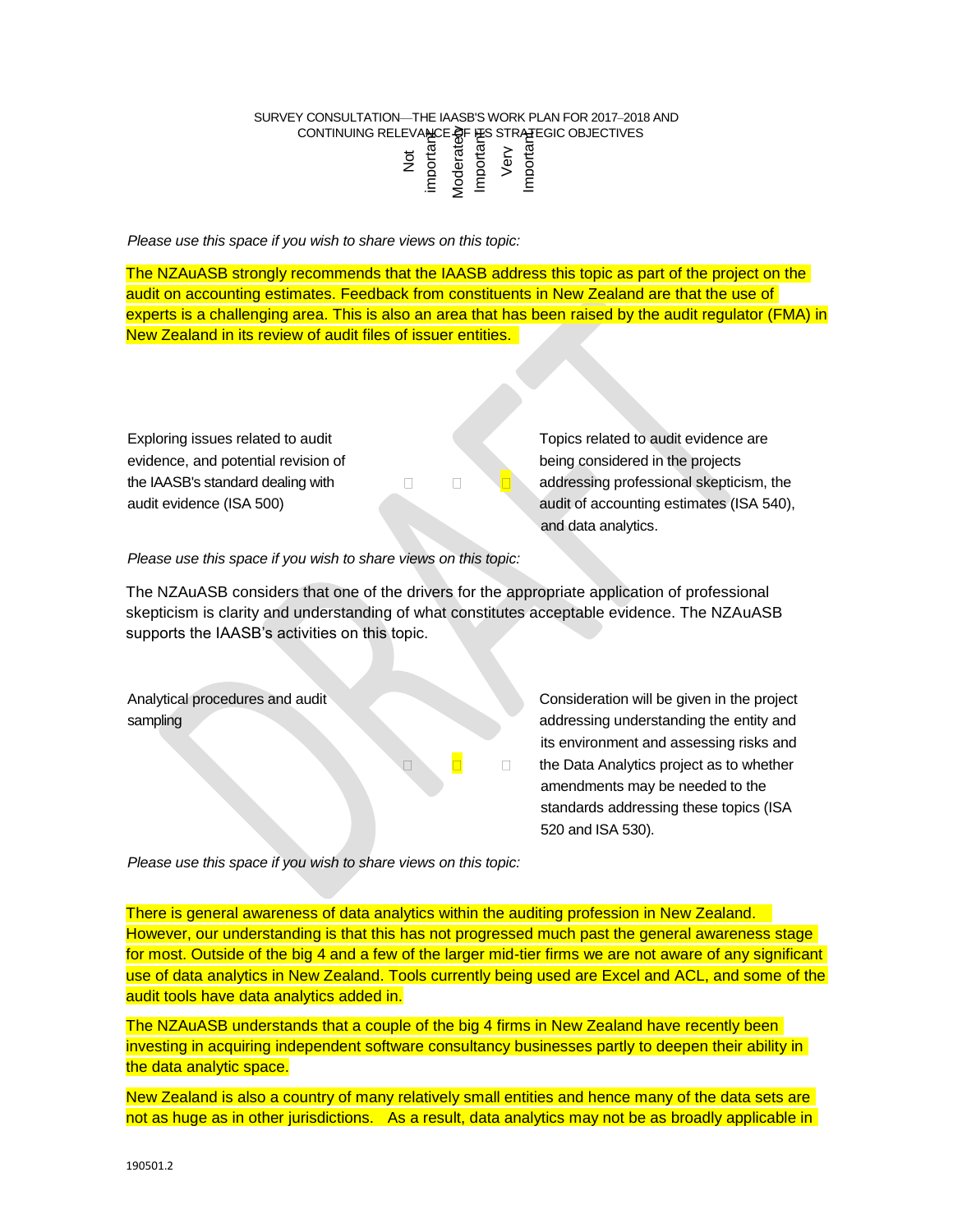the New Zealand market. However the NZAuASB agrees that this is an emerging area and that it is important to ensure the assurance standards remain relevant.

Potential revision of the IAASB's Some conforming changes may be made standard addressing the auditor's and a result of revisions made to the responses to assessed risks (ISA  $\Box$   $\Box$  standard addressing the understanding 330) of the entity and its environment and

assessing risks (ISA 315).

*Please use this space if you wish to share views on this topic:* 

The NZAuASB agrees that the project on the revision of ISA 315 is timely and should continue to be prioritised. Any conforming amendments to ISA 330 would be equally important to do on a timely basis.

Potential revisions to the IAASB's **Inspection findings have specifically** 

standard dealing with the auditor's been noted on this topic in relation to the responsibilities relating to fraud in and some national audit of revenue, and some national financial statements and the statements and the standard setters have made (ISA 240) **further improvements to the standard** dealing with the auditor's responsibilities relating to fraud in the audit of financial statements. Some conforming changes may also be made as a result of revisions made to the standard addressing the understanding of the entity and its environment and assessing risks (ISA 315).

*Please use this space if you wish to share views on this topic:*

In New Zealand this topic was also a key inspection finding of the audit regulator in the 2014/2015 reviews conducted on auditors of listed entities. However, feedback to the NZAuASB from the audit regulator is that it is not the standards that need to be improved, but rather the application of the standards.

The IAASB needs to take care to ensure that the response taken is appropriate to the underlying issue or problem that needs to be addressed. The NZAuASB considers that a clear problem definition (including a clear root cause analysis) is required, The NZAuASB encourages the IAASB to carefully consider the cost of compliance with increased requirements versus a possible increase in audit quality. The NZAuASB stresses the importance of the principles based approach to the development and structure of ISA 240, as well as the continued need and importance of the application of professional judgement, as opposed to the introduction of new rules, which could potentially have the unintended consequence or opposite effect of what is being sought as such rules may undermine the importance of critical thinking throughout the audit.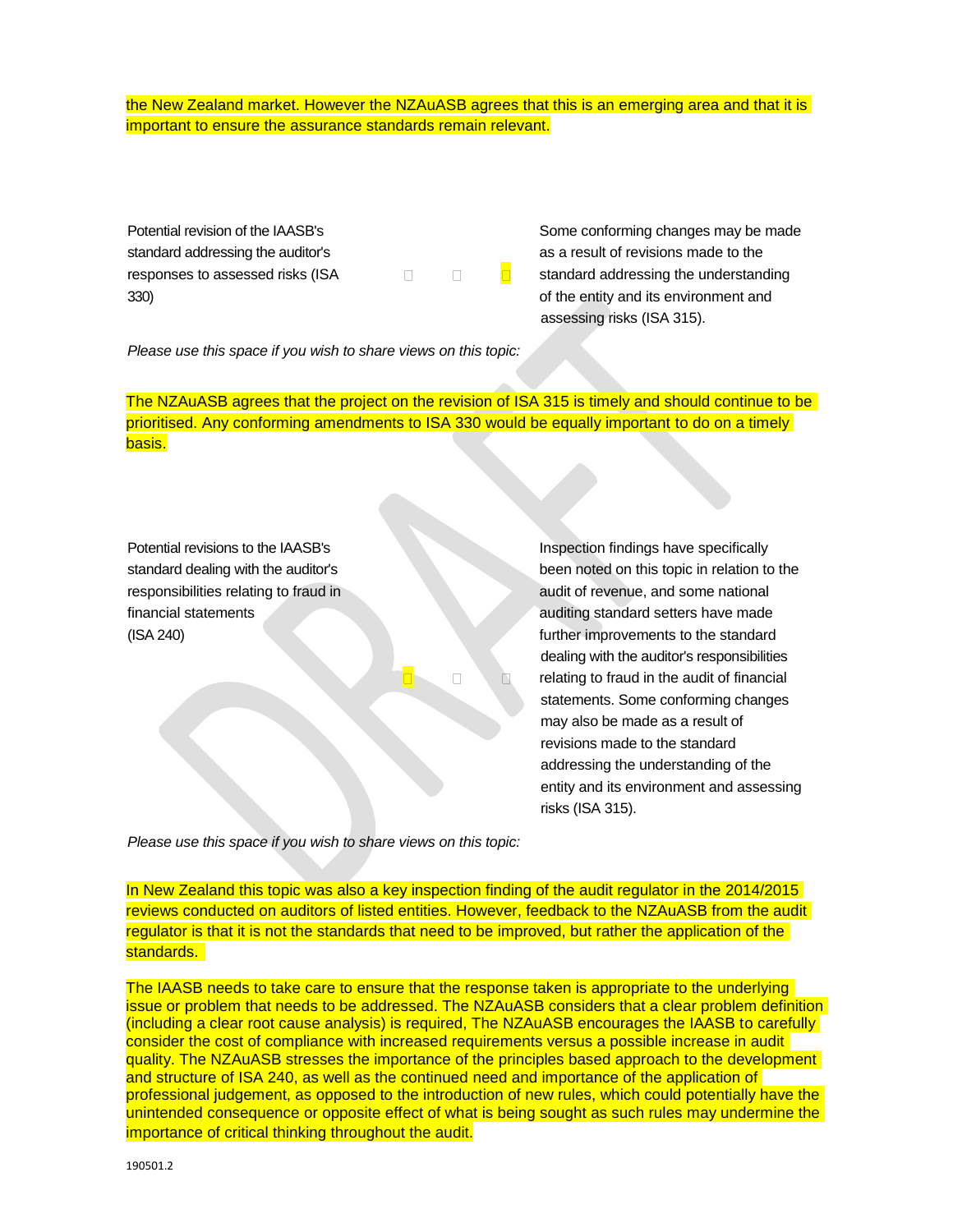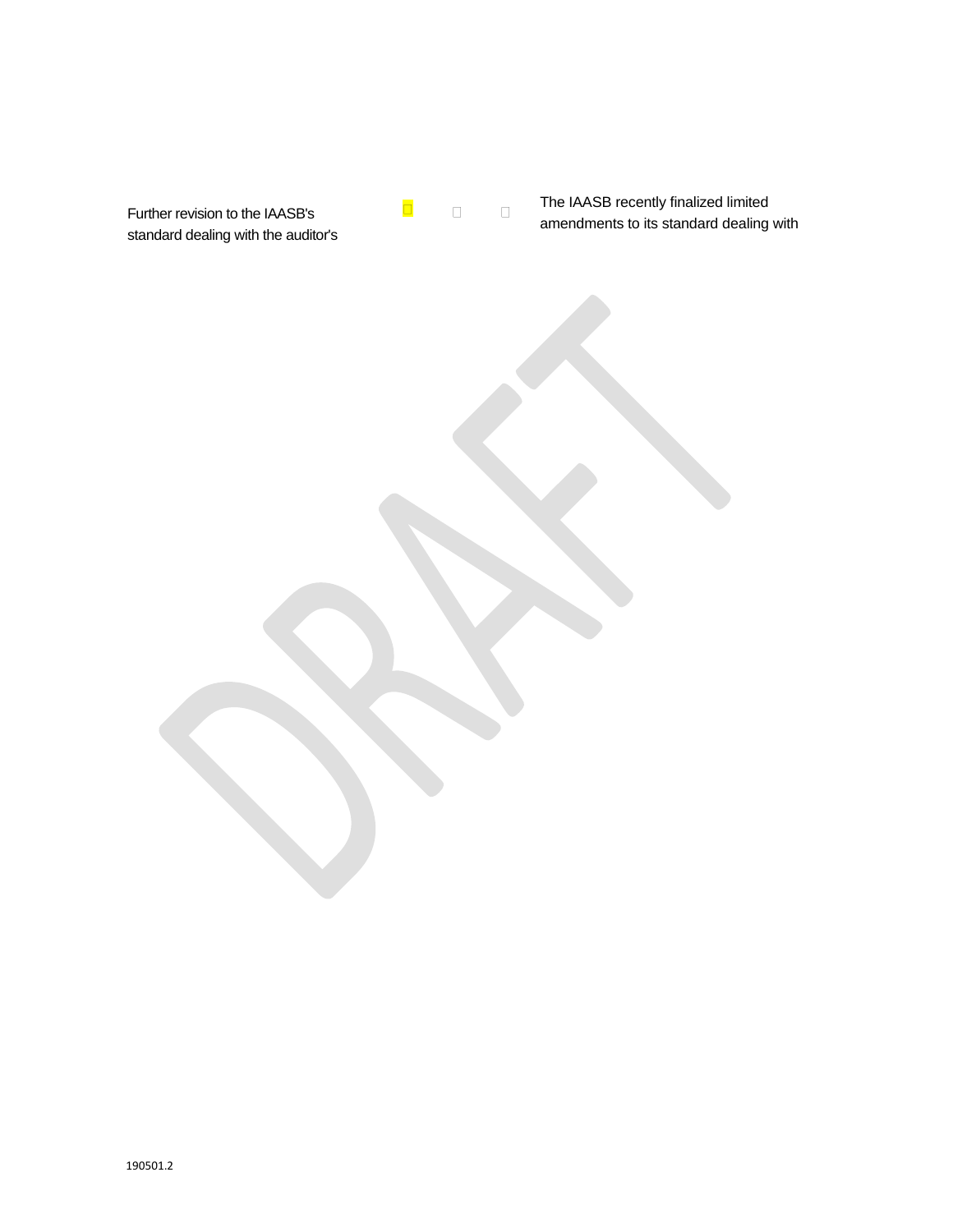consideration of laws and regulations in an audit of financial statements (ISA 250)

the auditor's consideration of laws and regulations in an audit of financial statements (ISA 250) to resolve actual or perceived inconsistencies of approach between the ISAs and the IESBA's changes for Non-Compliance with Laws and Regulations (NOCLAR). Some stakeholders have suggested a more fulsome revision of ISA 250 may be needed, specifically noting the standard is not founded on the risk-based approach.

*Please use this space if you wish to share views on this topic:*

The NZAuASB is not aware of issues in New Zealand relating to the application of ISA 250. The recent amendments to the IESBA Code of Ethics for NOCLAR has been adopted in New Zealand, and the NZAuASB also intends to adopt the NOCLAR conforming amendments to ISA 250 and the other ISAs.

Developing a process for postimplementation reviews of other standards, including the IAASB's standards on compilations (ISRS 4410 (Revised) and reviews (ISRE 2400) (Revised))

This topic is included in the current Work Plan but work has not yet commenced due to a focus on other priorities. Input from these reviews may result in identification of a need for further revisions to these standards.

*Please use this space if you wish to share views on this topic:* 

It is believed that in New Zealand there has not been widespread use of ISRE (NZ) 2400, the equivalent standard to ISRE 2400, to date as until recently there has been no statutory requirement for reviews to be performed in accordance with the NZAuASB's standards. The NZAuASB is highly supportive of this project in the IAASB work plan, but agrees that from a New Zealand perspective it can be delayed for a couple of years to allow time for use of the standard to increase, which is likely Columbus to receive change for the control of the recent of the section of the method on the method on the method on the method on the method on the method on the method on the method on the signal of the received inconde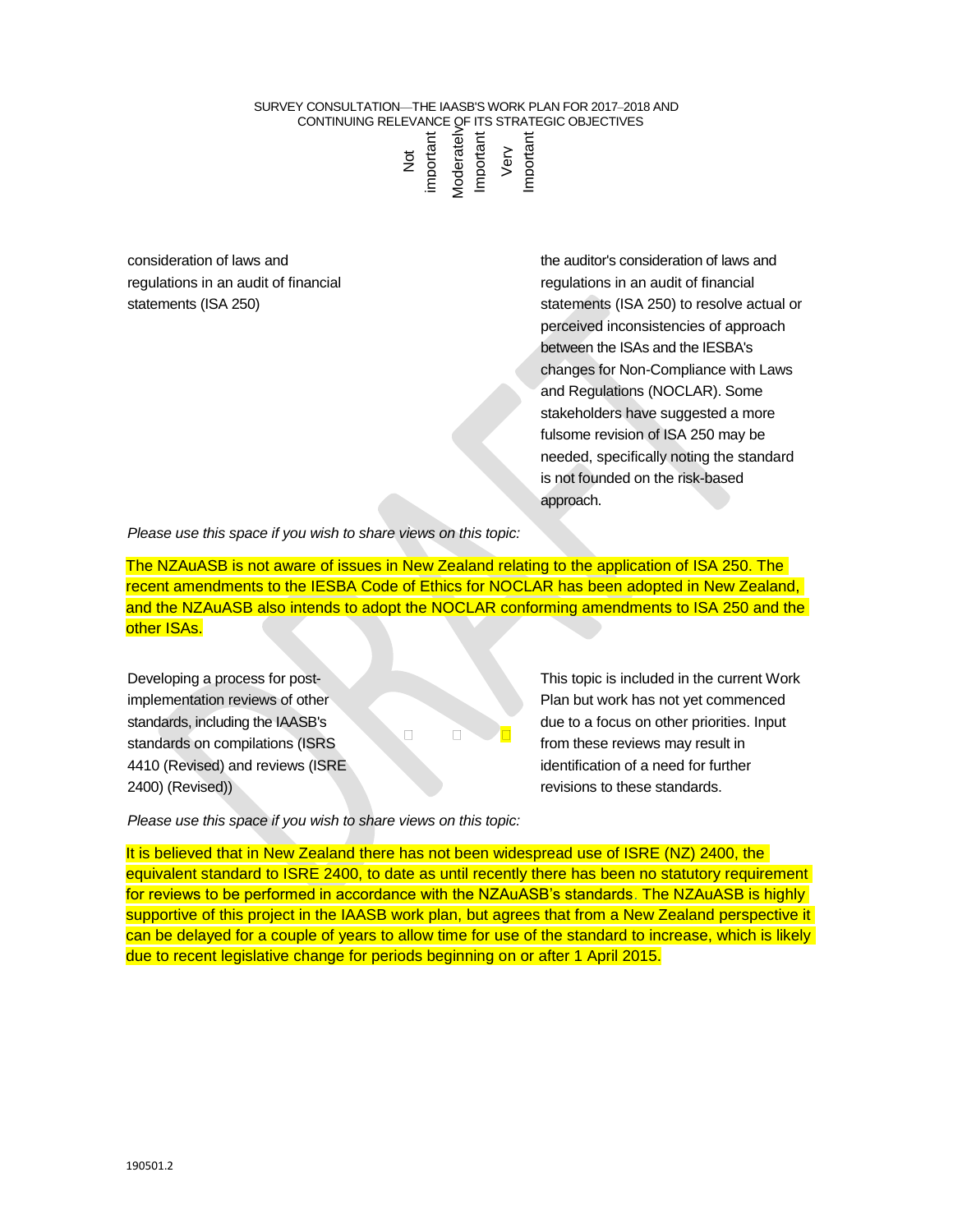# *Topics identified through outreach, inspection findings, previous IAASB consultations or other means*

 $\Box$ 

 $\Box$ 

Potential revision of the IAASB's standard addressing external confirmations (ISA 505)

Raised by one or more respondents to the consultation on the Work Plan for 2015–2016, in light of the increasing use of electronic confirmations

# The NZAuASB is not aware of issues in New Zealand related to this topic.

*Please use this space if you wish to share views on this topic:* 

Potential further revision of the Raised by one or more respondents to

IAASB's standard dealing with the consultation on the Work Plan for using the work of internal auditors  $\Box$   $\Box$  2015–2016, specifically noting concerns (ISA 610 (Revised 2013)) relating to the use of internal auditors to provide direct assistance

*Please use this space if you wish to share views on this topic:*

The NZAuASB is not aware of any issues relating to this topic in New Zealand.

 $\Box$ 

Potential revision of the IAASB's standard addressing the examination of prospective financial information (ISAE 3400)

Raised by one or more respondents to the consultation on the Work Plan for 2015-2016, specifically noting the standard is not in the same format as most recently revised standards (i.e. the clarity format)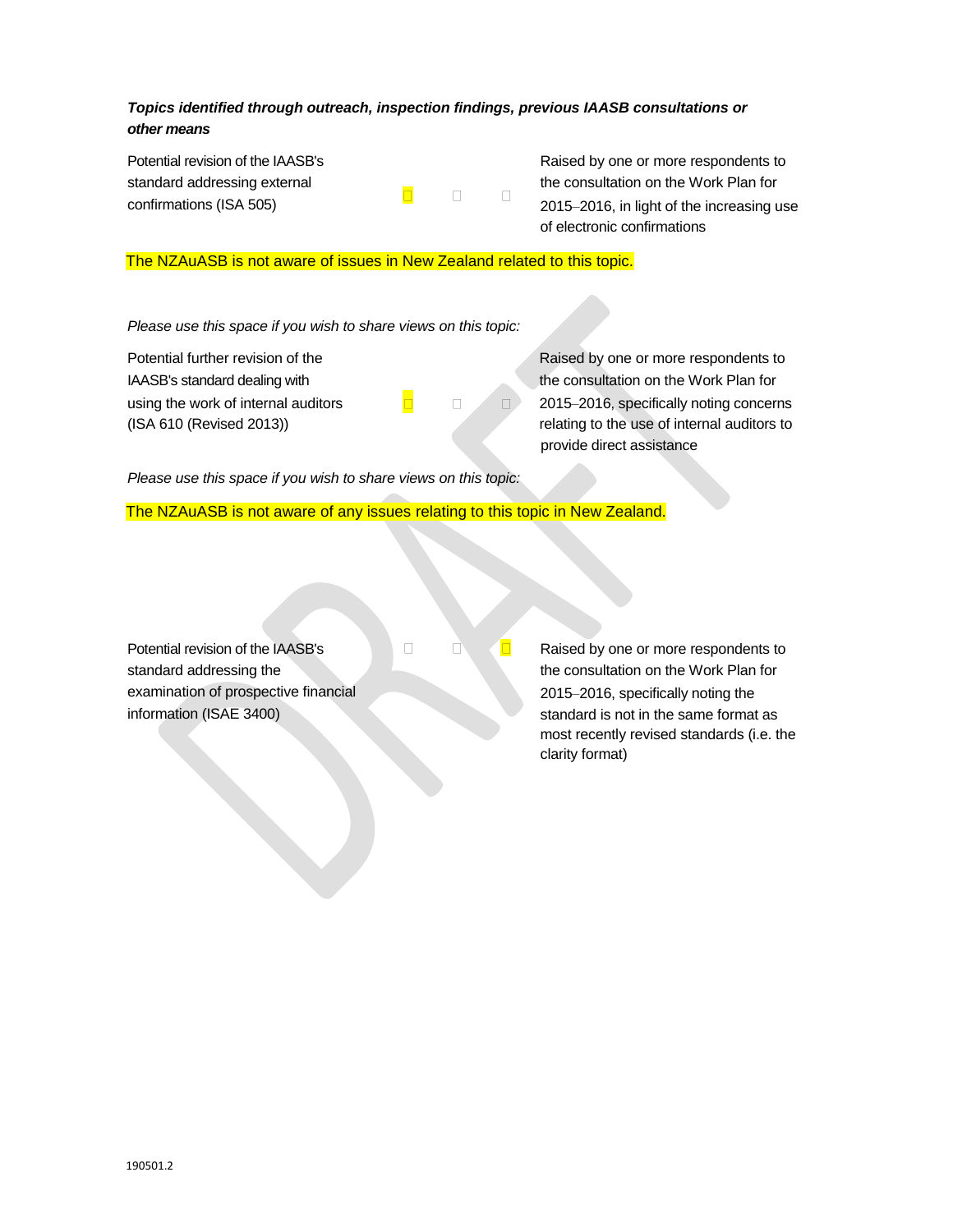#### SURVEY CONSULTATION—THE IAASB'S WORK PLAN FOR 2017-2018 AND CONTINUING RELEVANCE OF ITS STRATEGIC OBJECTIVES Moderately Important important loderately mportan Very Not

*Please use this space if you wish to share views on this topic:* 

The NZAuASB agrees that ISAE 3400 is out of date and in need of revision, and encourages the IAASB to consider the potential implications if revision to the standard is delayed much beyond 2019, specifically giving the developments in integrated reporting and other emerging external reporting. In New Zealand an assurance standard on prospective information is relevant for both listed entities and in the public sector. For example, in New Zealand all local government entities are required to prepare a 10 year Long Term Plan that has to be audited every 3 years.

 $\Box$ 

 $\Box$ 

 $\Box$ 

 $\Box$ 

standard dealing with the review of be needed will be informed by the performed by the independent  $\Box$   $\Box$  review of its Auditor Reporting

Potential revision of the IAASB's Consideration of whether revisions may interim financial information IAASB's planned post-implementation auditor of the entity (ISRE 2410) standards. Also the standard is not in the same format as most recently revised standards (i.e., the clarity format)

*Please use this space if you wish to share views on this topic:*

# The NZAuASB is not aware of issues relating to this topic in New Zealand.

Auditor involvement with earnings releases / preliminary announcements

Raised by stakeholders in previous consultations. Previous discussions have highlighted the difficulty of potential standard-setting on an international basis, but the IAASB recognizes the relevance of this information to investors.

*Please use this space if you wish to share views on this topic:* 

The NZAuASB is not aware of any issues in this regard in New Zealand

Exploring matters related to direct The overarching standard dealing with engagements (i.e., where the assurance engagements other than engagement) engagements (where the contract engagements (where the contract engagements (where the contract engagements (where the contract engagements (where the contract engagements (where the contract engagements (where

practitioner prepares the subject and reviews of historical financial financial matter information in an assurance in the information does not explicitly address practitioner, rather than management, prepares the subject matter information)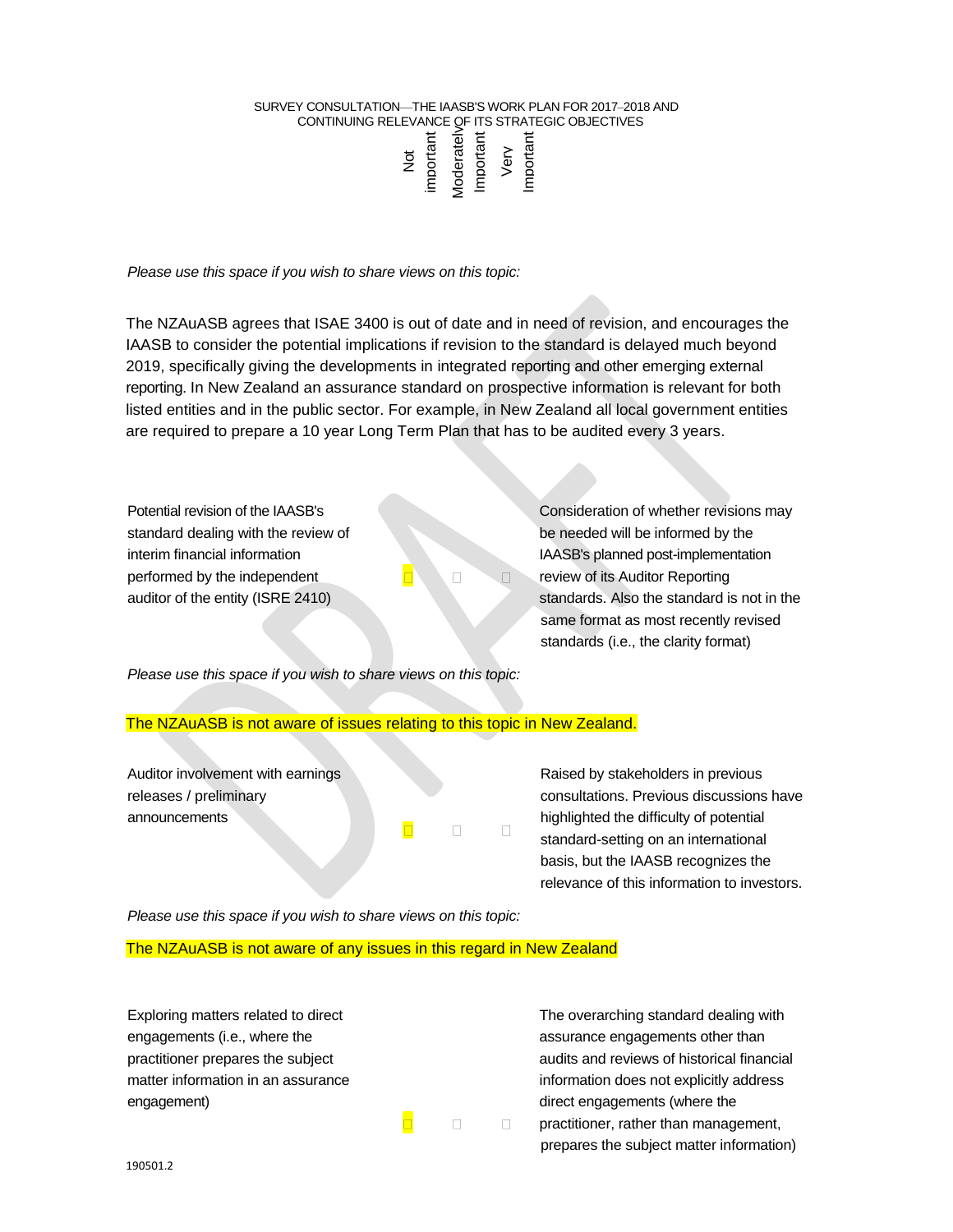and it has been suggested that a separate standard would be helpful. The IAASB is monitoring national developments in this area.

*Please use this space if you wish to share views on this topic:* 

The NZAuASB is in the process of conducting research to determine if there is a need for further guidance in New Zealand to the overarching standard dealing with other assurance engagements. The preliminary results have indicated that the majority of assurance practitioners that refer to the NZAuASB's standards on other assurance engagements (i.e. the 3000 suite of standards) perform compliance engagements. The NZAuASB is working collaboratively with the Australian Auditing and Assurance Standards Board (AuASB) on the revision of a domestic Standard of Assurance Engagements (SAE) 3100 *Compliance Engagements* in New Zealand and its equivalent ASAE 3100 in Australia. This standard covers both attestation and direct engagements. The NZAuASB does not consider that there is a high priority for a separate standard on direct engagements in New Zealand.

Exploring matters relating to joint audits (i.e., where two or more auditors share responsibility for the audit and the auditor's report)

Joint audits are required in certain jurisdictions, but the topic of joint audits is not explicitly addressed in the ISAs. If necessary, issues could be considered as part of the quality control or group audit projects.